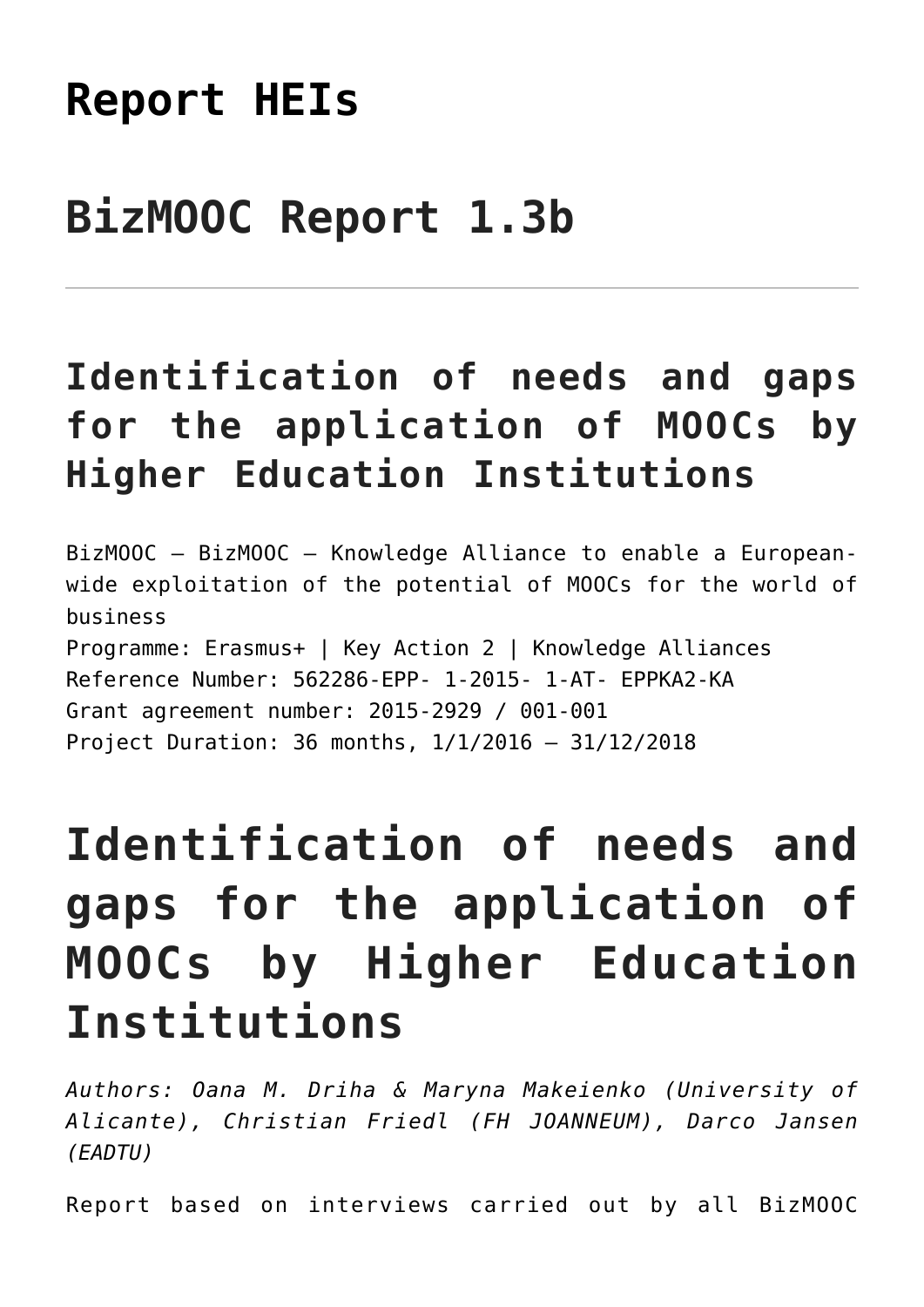partners: FH JOANNEUM Graz (AT), Open University (UK), University de Alicante (ES), Burgas Free University (BG), University of Economics Krakow (PL), AVL List GmbH (AT), iversity GmbH (DE), Hasso-Plattner-Institut (HPI) für Softwaresystemtechnik GmbH (DE), DIDA srl (IT), Košice IT Valley (SK), The National Unions of Students in Europe (BE), EADTU (NL)

### **Abbreviations**

BizMOOC – Knowledge Alliance to enable a European-wide exploitation of the potential of MOOCs for the world of business CPD – Continuous professional development HE – Higher Education HEI(s) – Higher Education Institution(s) ICT – Information and Communication Technology IT – Information Technology MOOC(s) – Massive Open Online Course(s) NGOs – Non-governmental Organisations SPOC – Small Private Online Courses

#### **Foreword**

Since the beginning of the 20th century, the world has evolved at a much faster pace and in a more complex way as a consequence of globalisation. Rapid economic growth, increasing competitiveness and innovation were influenced by evolving information and communication technologies (hereinafter ICT). This impacted on all sectors, including higher education (hereinafter HE).

HE has undergone continuing change over the past two decades. This is due to six main factors:

- 1. Internationalisation of HE and student mobility;
- 2. An ever-growing demand for quality higher education and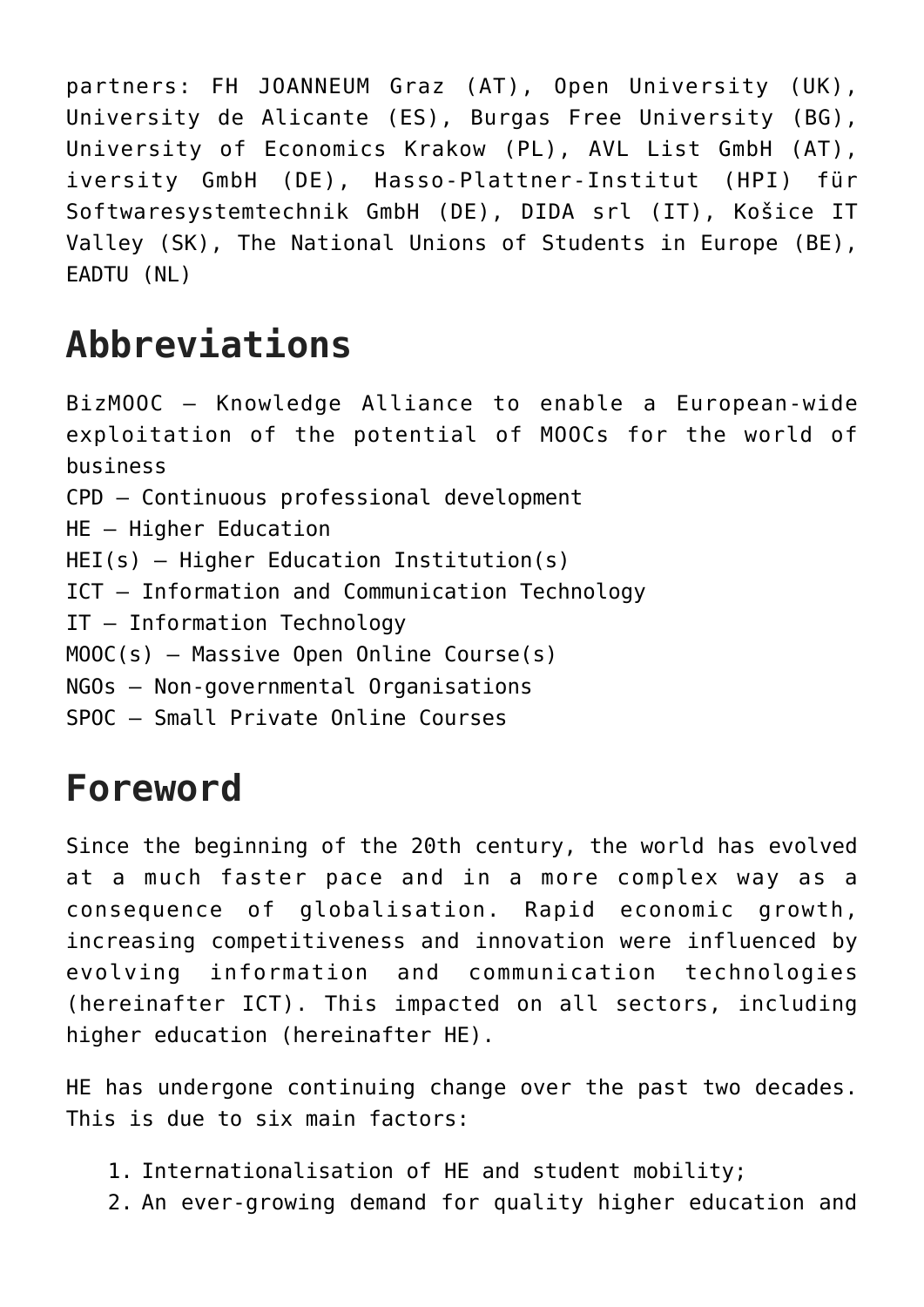lifelong learning;

- 3. Changing student demographics;
- 4. The increasing use and demand of online and blended learning,
- 5. Cross-border higher education;
- 6. Recognition and quality assurance of qualifications in a digital world without borders.

(Patru & Balaji, 2016).

Given that around half of the global population (3.5 billion people) are regular users of the Internet, largely due to the expansion of mobile networks and decreasing prices, online content and interaction with a global audience have experienced a remarkable consolidation (ITU, 2016). The advances of Internet use have considerably contributed in changing the living standards of many people, their communication channels and their working habits and tools (Patru & Balaji, 2016). As a consequence, Internet use is also transforming how we govern and work.

Since the extensive media coverage of Massive Open Online Courses (MOOCs) from 2012 onwards, and the development and use of MOOCs worldwide, it is of note that Europe was slower than North America to use and implement this method of online learning (Gaebel, 2013). In the fall of 2013, the European Union (EU) launched the action plan Opening up Education (European Commission, 2013). This action plan is a joint concerted effort and integrated approach of DG Connect and DG EAC and focuses on innovative teaching and learning for all through ICT, contributing to the modernising EU education through OER, digital competencies, infrastructures, interoperability, equity, quality, visibility, licensing, certification, etc.

MOOCs in this respect are considered an instrument for opening up education, and as such many MOOC projects are funded by the EU over the last few years (for example HOME, ECO, EMMA,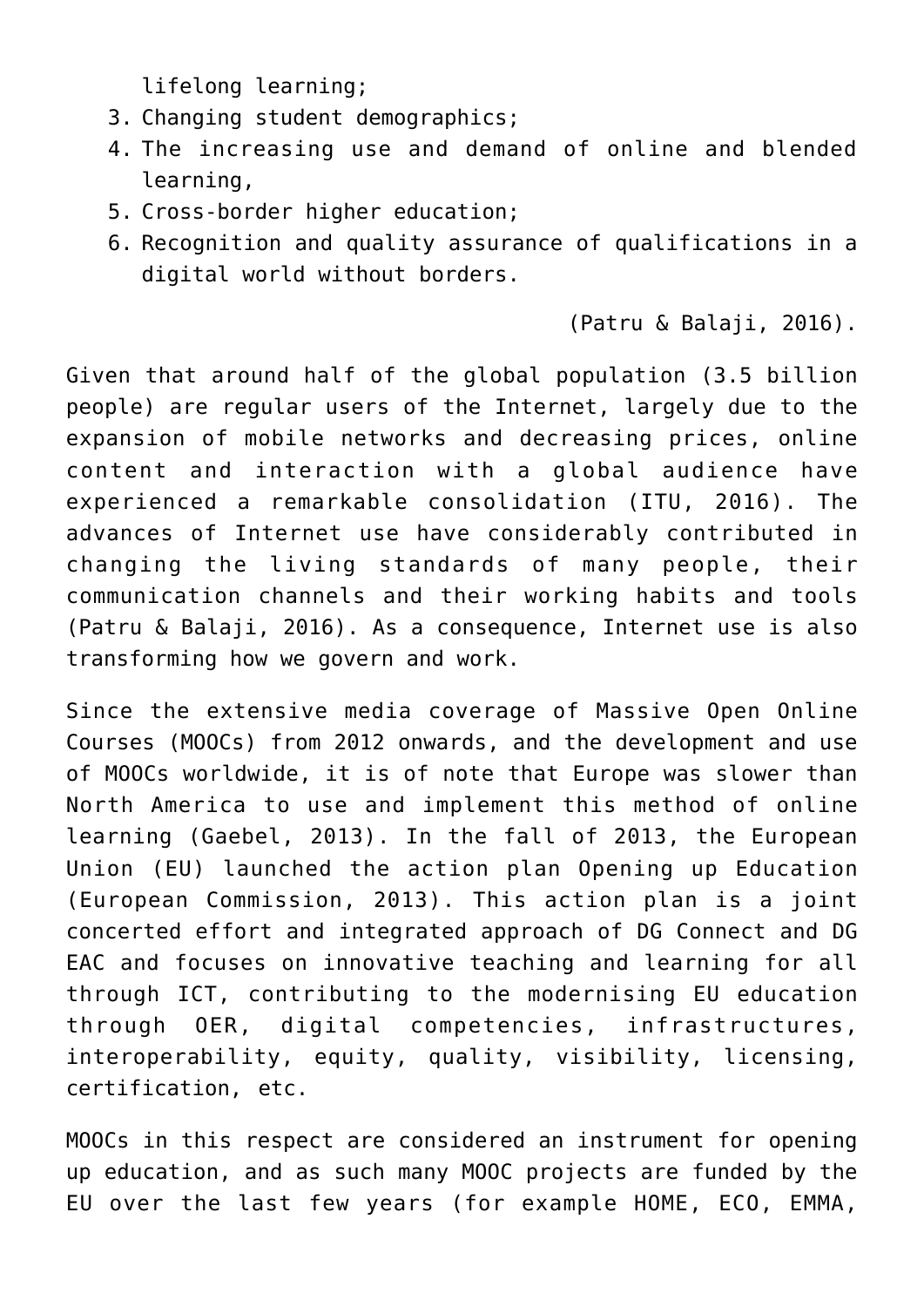BizMOOC, TraMOOC). Regardless of the delay in Europe in using MOOCs for training / teaching / learning, Jansen & Schuwer (2015) highlighted that Higher Education Institutions (hereinafter HEIs) in the EU are quickly making sizeable gains in adapting MOOCs. Whereas in the United States of America (hereinafter USA) the number of HEIs, which are not interested in launching MOOCs, is increasing (33 per cent in 2013 and more than 58 per cent in 2015), an increasing number of HEIs have MOOCs or plan to develop or use them in the near future in the EU (Rutkauskiene et al., 2015).

Likewise, there are clear differences between Eastern and Western Europe. On one hand, Western European countries are the ones most engaged in EU MOOC initiatives (Open Education Europa, 2014), especially France (Muñoz et al., 2016), the United Kingdom, Spain (Open education Europa, 2014), Italy and Portugal (Jansen & Goes, 2016). On the other hand, the majority of Eastern European countries are new players as they have just joined this development (Dillenbourg, 2013). However, an increasing uptake and interest in MOOCs have been highlighted in countries such as the Czech Republic (Rohíková et al., 2015) or Lithuania (Rutkauskiene et al., 2015) recently.

Mulder & Jansen (2015) explored whether MOOCs can be instrumental in opening access to education. They concluded that MOOCs and their providers would not or probably cannot remove some barriers easily, but that MOOCs still can be seen as instrumental to widen access to higher education for millions of people and as such can contribute significantly to open education. Even if all over the world the open education movement is becoming a reality, further engagement and growth is needed. Developing countries have been historically a prime target of this movement, but active participation by the Global South is required in order for the open education movement to be relevant to developing country needs (UNESCO, 2002).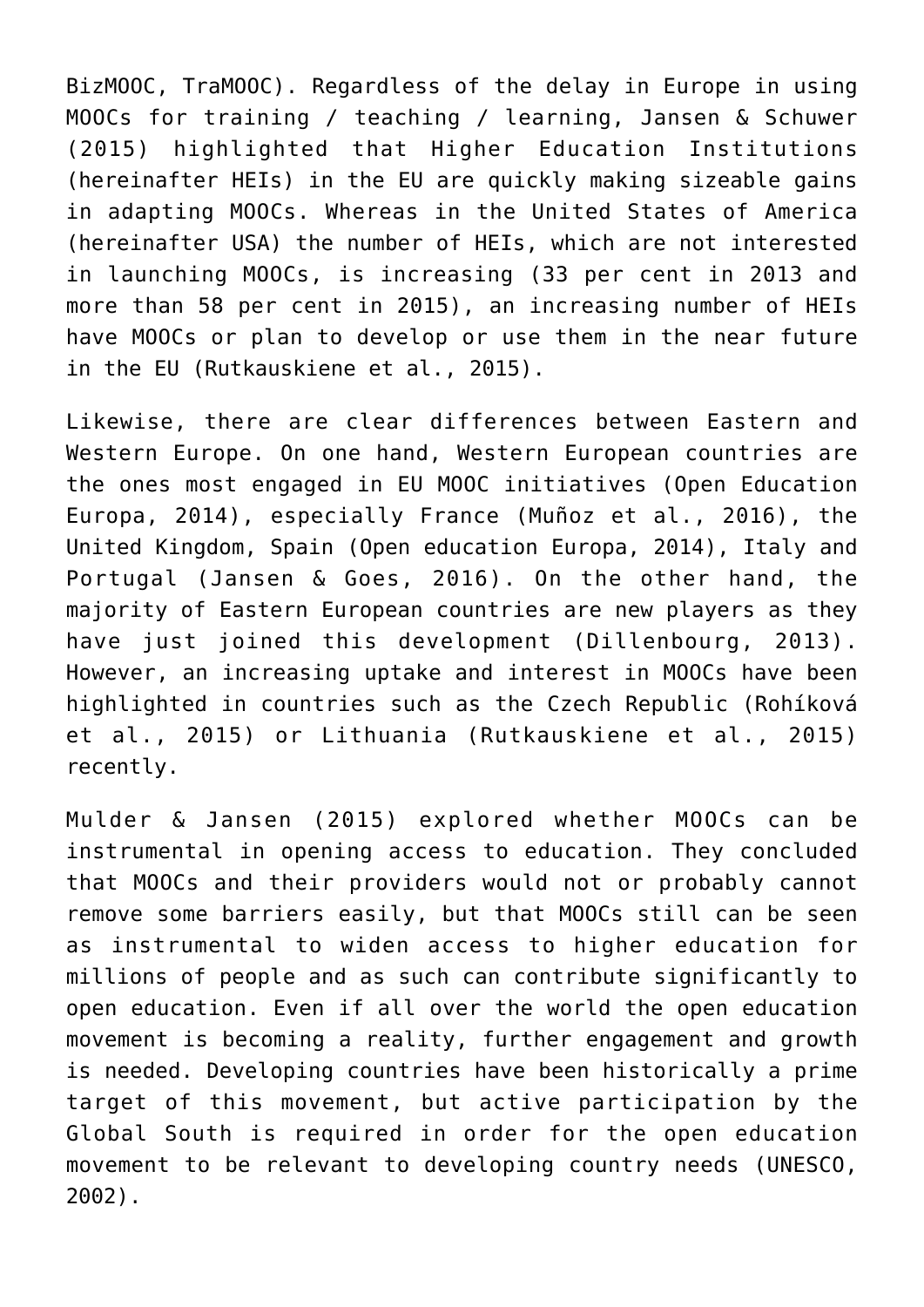Access to the Internet alone is not sufficient anymore. It is necessary to find ways of making quality online learning materials more accessible and usable, particularly for less developed countries (Nti, 2015). In other words, policy-makers must fight against socio-economic inequalities whilst promoting the Internet as providing the opportunity to acquire the skills, knowledge and competences required by today's changing world of work (ITU, 2016).

Different strategies and guidelines were proposed for higher education stakeholders (UNESCO & Commonwealth of Learning, 2015) to promote the use and production of OER facilitating the way towards open education as a key part of the Universal Declaration of Human Rights (Nti, 2015).

The Guidelines for Open Educational Resources (OER) in Higher Education recommend different strategies and approaches for the five higher education stakeholders: government(s), HEIs, academic staff, student bodies and quality assurance/accreditation bodies and academic recognition bodies. In less developed economies, some of these guidelines are being adapted and implemented, thus efforts are being made to encourage the active participation in the production and delivery of OER content (Diallo, Thuo, & Wright, 2013; Donkor, 2011).

Additionally, it is worth mentioning that among these recommendations for supporting OER contents, higher education stakeholders might consider them for developing similar strategies for MOOC contents.

### **1. Executive summary**

Higher Education Institutions (hereinafter HEIs) play a central role in the educational system, especially in formal education, but also, particularly recently, enlarging its role in non-formal / informal education. With the explosive entry of MOOCs into the educational arena, HEIs are embracing MOOCs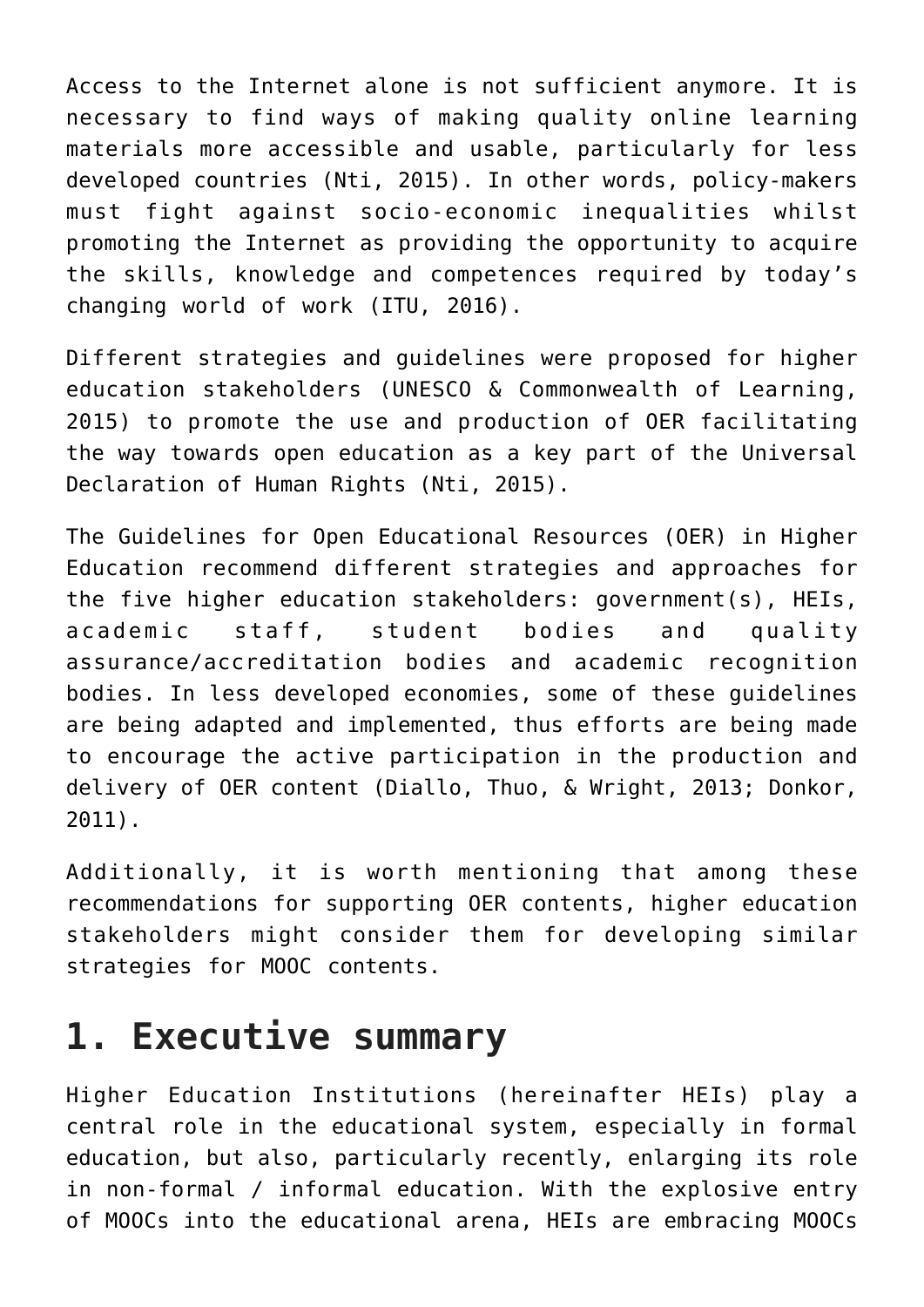as an important format in both formal and informal education, the latter to their mission of sharing recent knowledge and to continuous profession development.

The BizMOOC project has considered the potential core role of HEIs in the MOOC area and conducted a study into HEI's perspectives of their role in MOOC production and use. The BizMOOC consortium interviewed 50 different HEIs with low or no MOOC experience in Europe as part of this study.

The main findings are as follows:

- The majority of HEIs interviewed are familiar with the MOOC concept and agree with the definition facilitated during the interviews, but only 20 per cent of them are involved in offering/producing non-traditional learning offers (similar to MOOCs).
- Among the benefits of MOOCs for students and nontraditional, eLearning and lifelong learners are the possibility of refreshing and deepening one's understanding of a topic via expert tuition in addition to the freedom and flexibility of self-paced learning;
- Despite high levels of eLearning development among the HEIs interviewed, less than half are developing online training specifically tailored for the business community;
- Recognition procedures, a low level of language skills and quality assurance were the main perceived barriers to using MOOCs;
- The main challenge to creating MOOCs was perceived to be production costs, but that could be mitigated via HEIs collaborating with businesses and other organisations;
- An involvement of local, national and European policymakers is needed especially due to the high potential of MOOCs to contribute to improving the education system;
- The need to develop more work-orientated training could be addressed through MOOCs in order to meet the needs of industry regarding skills, knowledge and competences.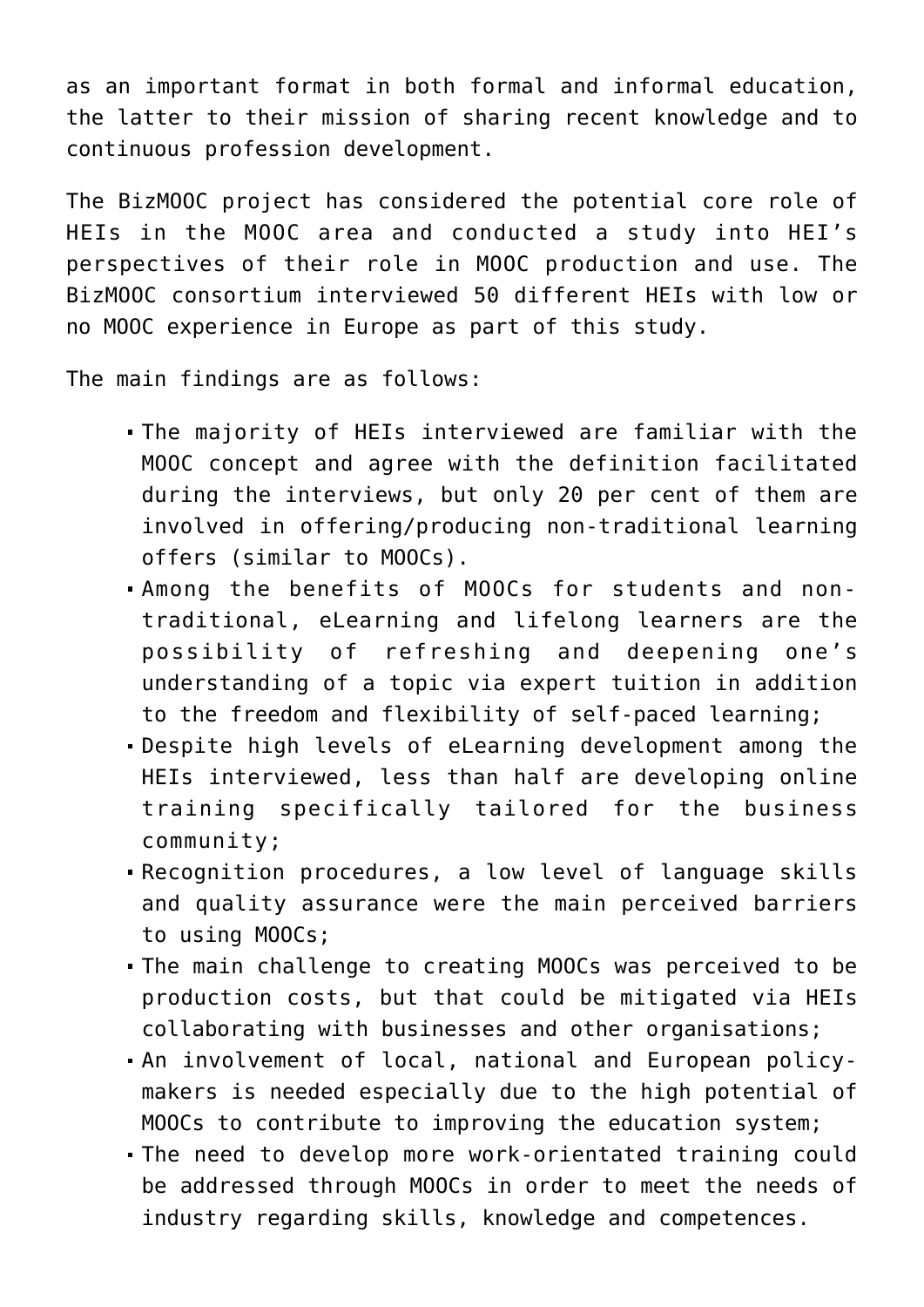### **2. Introduction**

Despite the fact that the MOOC movement is still a relatively recent phenomenon, emerging in 2008 and beginning its rapid expansion around 2011, most MOOCs are developed by the HE sector. In Europe, a large percentage (over 40 per cent) of HEIs seems to have developed a MOOC or is planning to develop a MOOC (Jansen & Goes, 2016). There is no doubt that European HEIs joined the MOOC movement later, but contrary to the recent developments in the USA, Western European HEIs are now engaging more with MOOC development and production (Jansen & Schuwer, 2015; Jansen & Goes, 2016). This is also occurring in some Eastern European countries (Rutkauskiene et al., 2015; Rohíková et al., 2015).

Frequently mentioned motives for developing MOOCs, as given by HEIs, are: boosting student recruitment; creating flexible learning opportunities (for new students); increasing institutional visibility and reputation; using MOOCs as areas of innovation (e.g., to improve the quality of on-campus offerings, contribute to the transition to more flexible and online education, improve teaching); responding to the demands of learners and societies (Jansen, Schuwer, Teixeira & Aydin, 2015). In addition, MOOCs are perceived as a tool enabling students to obtain their educational credentials more rapidly in addition to being a more flexible educational provision and a way of lowering the cost of education (Walton, Coningham & Horn, 2015). MOOCs are therefore an important global trend for both producers and students.

However, this does not automatically imply a better access to the higher education system. Without any formal credits for MOOC completion, MOOCs are just sharing knowledge. Moreover, access to higher education system requires in addition that those credits do count as part of a formal degree. This is hindered by the lack of adequate legislation for regulating open and online education, both by HEI and by national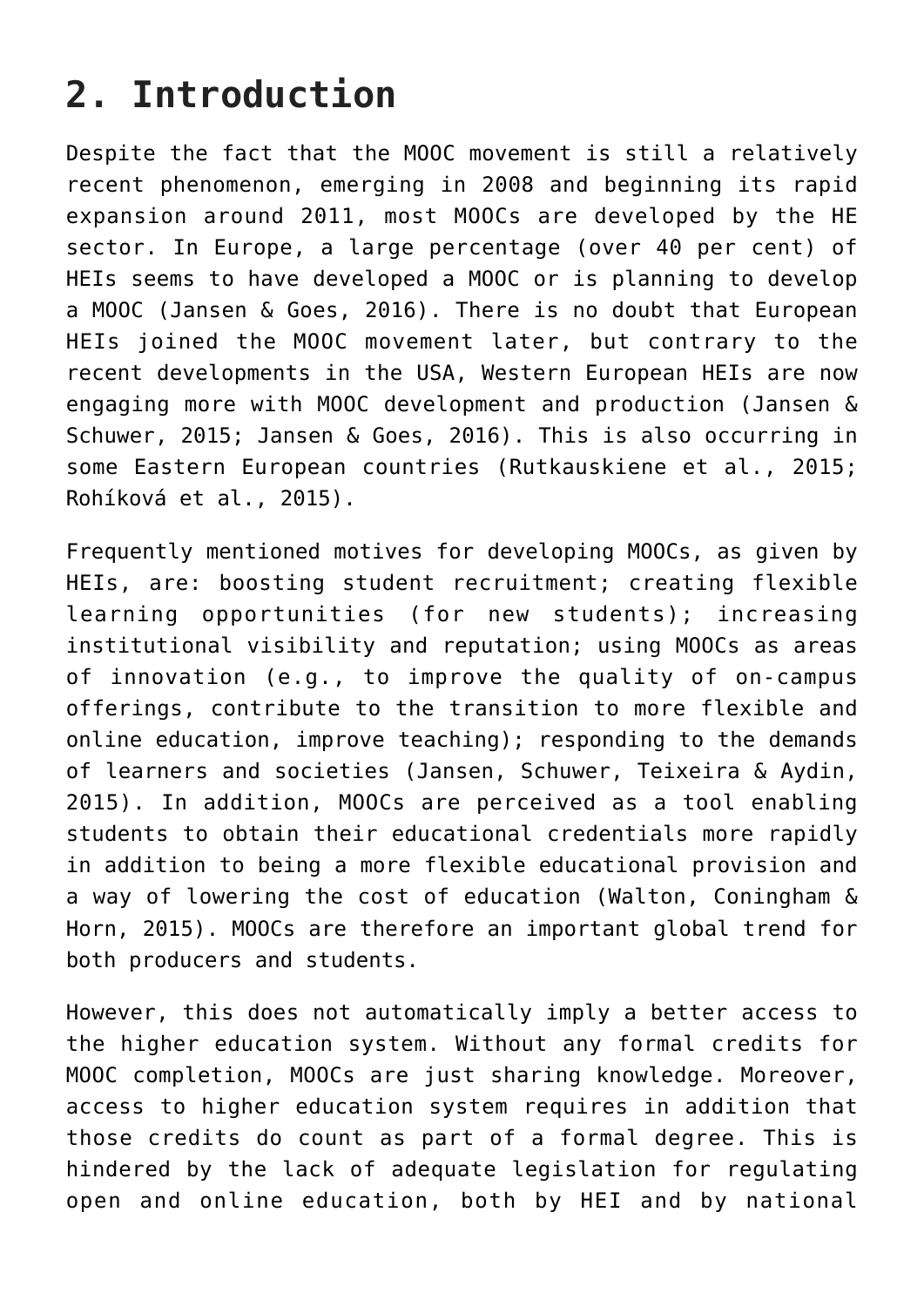accreditation organisations (ongoing EADTU study 2017). In addition, the novelty of the methodology and low or nonexistent experiences with MOOC business models have led to HEIs being hesitant to incorporate MOOCs as part of formal degrees. Gradually we see a shift from producing MOOCs based on regular courses to a mode where open education offering is becoming a part of formal degrees (for example with Micromasters & Nanodegrees).

ICT, and in particular web based technologies, has an increasing impact on our personal and professional lives over the last decades (Dumitrescu, 2015). MOOCs, as part of ICT, were able to become a hot topic in education through the combination of ICT, faculty presentations, subjects and the funding of initial courses (Billington & Fronmueller, 2013). An increased democratization and efficiency of instruction, as well as the transformation of teaching and learning processes are some of the consequences of using MOOCs within an educational context (Dumitrescu, 2015). Consequently, MOOCs are considered by some to be potentially the disruptive innovation of higher education (Hardesty, 2013). Even if some researchers stipulate that MOOCs are a challenge for some HEIs (Smutz, 2013) – as not every HEI can cope with the development of MOOCs, as there are no sustainable business models, quality assurance issues etc.  $-$ , others argue that MOOCs are just another ed-tech bubble that will not transform education (Crispin, 2012). However, even if the technologies and tools might change, the impact of MOOCs on higher education will last.

The Internet is employed for a vast amount of activities, from communication, entertainment, e-commerce and e-services, to learning and information research, for example. According to the latest Information Society report by ITU (2016), a significantly higher proportion of developing countries use the Internet for "education and other learning activities" (see Table 1). Thus, developing economies seem to be a large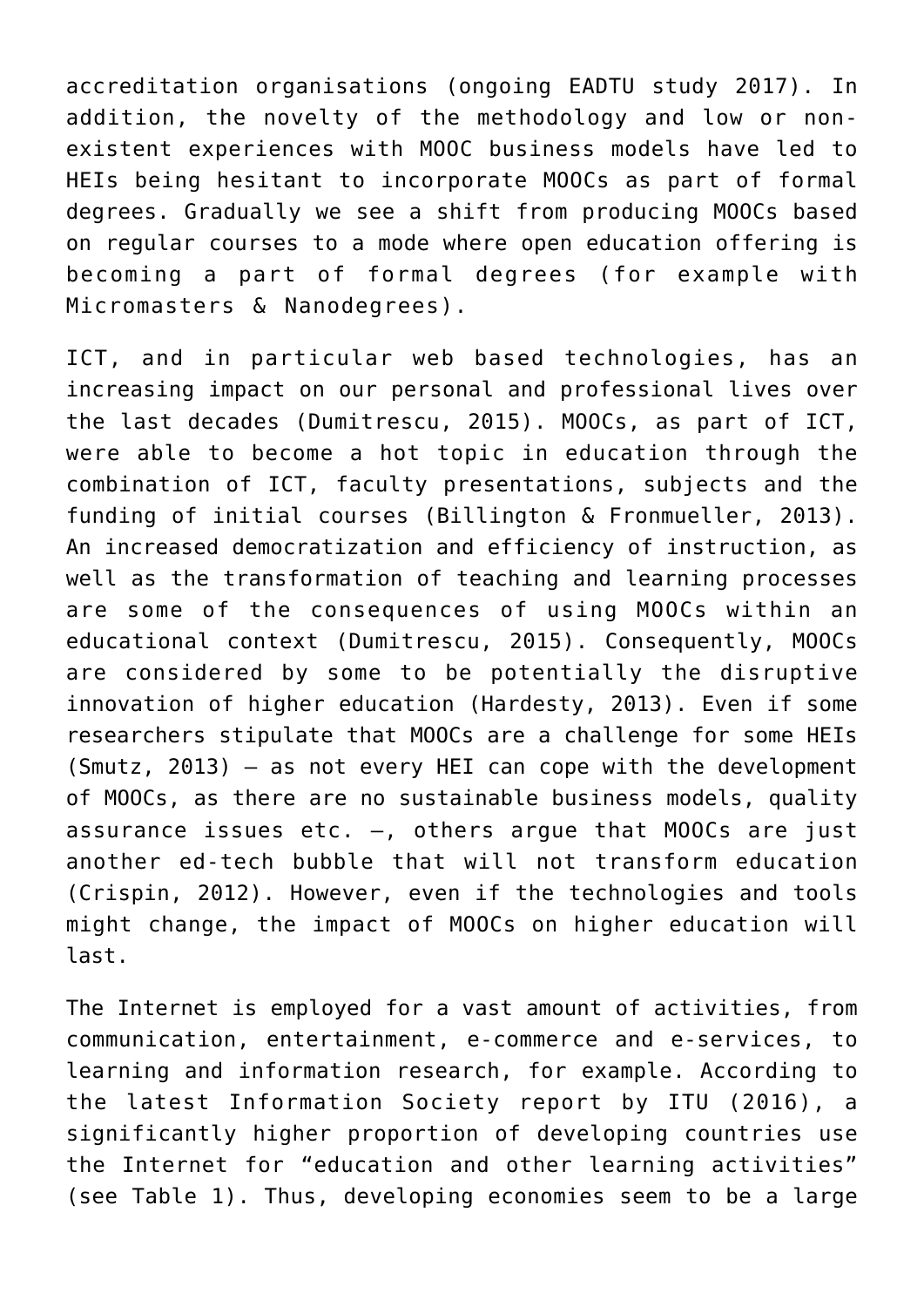but under-explored market for open education and MOOC production, development and use, particularly as Sustainable Development Goals focus on education (see also Patru & Balaji, 2016).

|                         |                                                | <b>Developed countries</b> |       | <b>Developing countries</b> |                        |       |       |
|-------------------------|------------------------------------------------|----------------------------|-------|-----------------------------|------------------------|-------|-------|
|                         |                                                | Top<br>activity            | Top 3 | Top 5                       | <b>Top</b><br>activity | Top 3 | Top 5 |
| Learning<br>and finding | Education or other learning<br>activities      |                            | 16%   | <b>22%</b>                  | 3%                     | 30%   | 50%   |
| information             | Reading newspapers,<br>magazines or books      | 11%                        | 49%   | 78%                         | 7%                     | 23%   | 50%   |
|                         | Information related to health                  |                            |       | 22%                         |                        |       | 13%   |
|                         | Getting information about goods<br>or services | 5%                         | 57%   | 95%                         | 20%                    | 50%   | 63%   |

*Table 1. Proportion of developed and developing countries in which a particular activity is the top Internet activity or among top 3 or top 5 activities (latest data 2010-2015). Source: Source: ITU (2016).*

The BizMOOC project is trying to identify reasons why some of the target groups involved (businesses/organisations, universities and society/labour force) are not engaging with MOOC production, design or use.

Despite the high level of interest in MOOCs in the Global North, they remain a relatively underused and understood tool for many organisations, education institutions and parts of society. Even if ICT plays a great role in our lives, particularly in relation to knowledge acquisition, the low or (in some cases) zero penetration of HEIs from Eastern European countries in the MOOC movement is so far surprising. In our study, Eastern Europe includes all European countries (developed or developing economies according to the International Monetary Fund) which entered the European Union (hereinafter EU) since the enlargement of 2004 onwards as well as countries which are not yet a member of the EU.

The aim of this BizMOOC study is therefore to identify user and potential user of MOOC perceptions of this type of online learning and subsequently identify gaps, needs, challenges and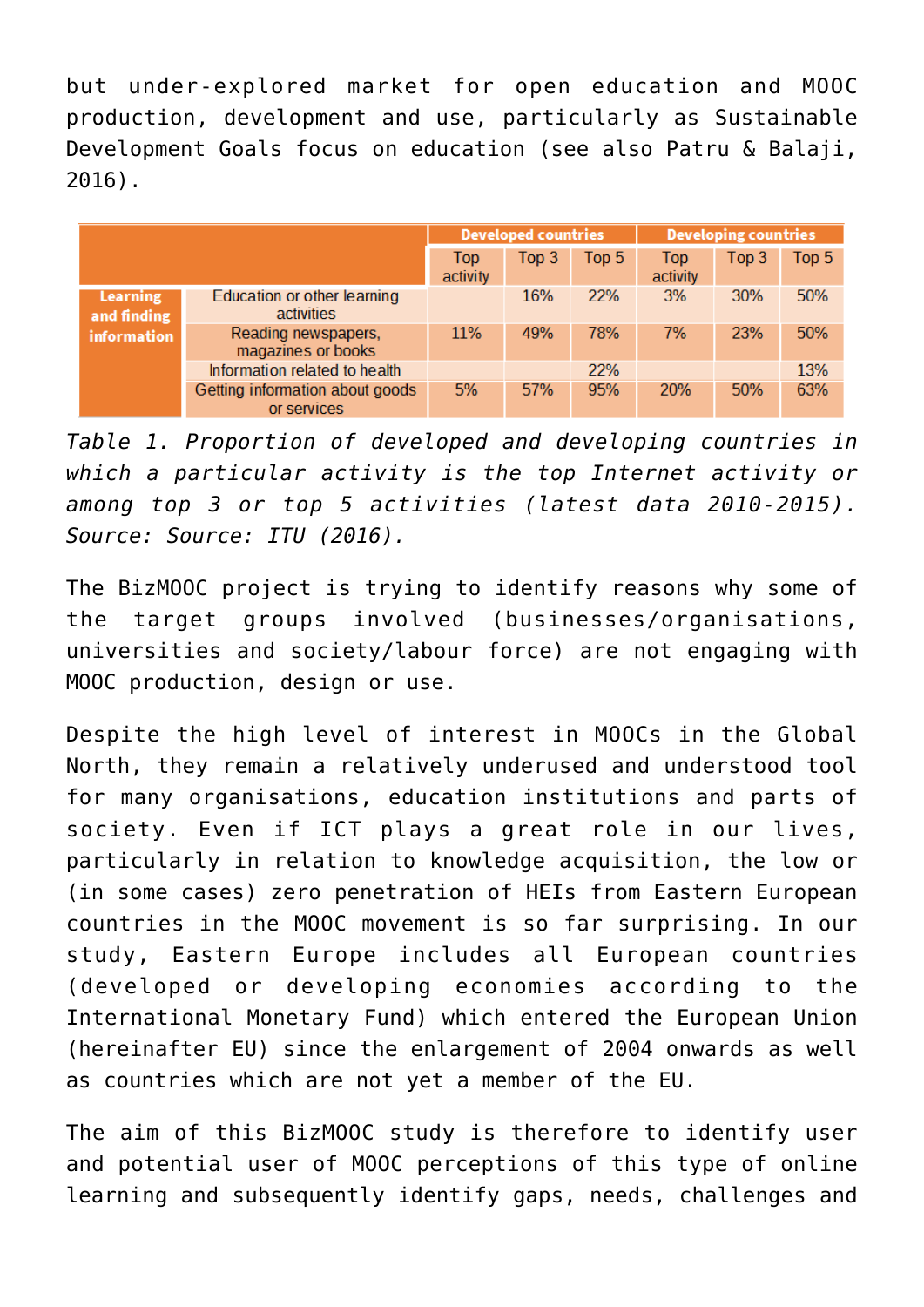opportunities for collaboration between HEIs and businesses. The following report presents our findings, which are based on in-depth interviews with representatives of HEIs with low or no experience of MOOCs.

#### **3. Methodology and sample**

According to Marshall & Rossman (1989), qualitative research "entails immersion in the everyday life of the setting chosen for study, that values participants´ perspectives on their worlds and seeks to discover those perspectives, that views inquiry as an interactive process between the researcher and the participants, and that is primarily descriptive and relies on people´s words as the primary data" (p. 11). In line with Bryman (1989) and Wai-chung Yeung (1995), qualitative methodology implies the following aspects when it is used in organisational research:

- a. Adopting an insider´s stance to the organisation;
- b. A strong sense of contextualization;
- c. An emphasis on process;
- d. Unstructured approach with little prior theoretical orientation and no presupposed hypotheses;
- e. A variety of data sources such as field notes, interview transcripts and documents;
- f. Ability to obtain and retain close proximity to the phenomenon under study.

Moreover, as can be seen in Table 2, despite the prevalence of quantitative research in business, qualitative methodologies play a complementary role.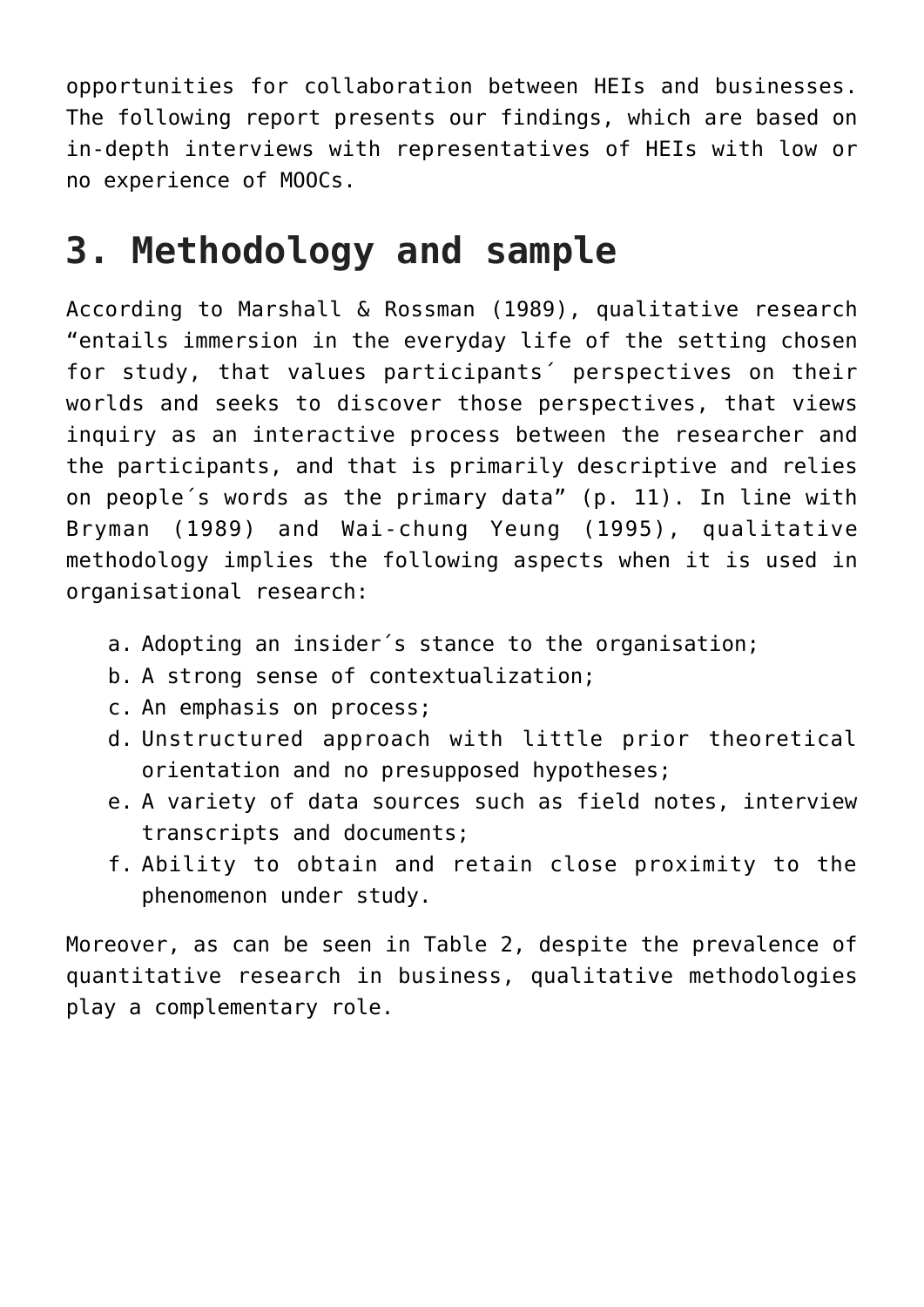| <b>Nature</b>                                                  | Quantitative                 | Qualitative                                     |
|----------------------------------------------------------------|------------------------------|-------------------------------------------------|
| <b>Role of qualitative</b><br>research                         | Preparatory                  | Means to exploration of actors' interpretations |
| <b>Relationship between</b><br>researcher and subject          | <b>Distant</b>               | Close                                           |
| Researcher's stance in<br>relation to subject                  | Outsider                     | <b>Insider</b>                                  |
| <b>Relationship between</b><br>theory/concepts and<br>research | Confirmation                 | Emergent                                        |
| <b>Research strategy</b>                                       | Structured                   | Unstructured                                    |
| <b>Scope of findings</b>                                       | <b>Nomothetic</b>            | <b>Ideographic</b>                              |
| Image of social reality                                        | Static and external to actor | Processual and socially constructed by actor    |
| <b>Nature of data</b>                                          | Hard, reliable               | Rich, deep                                      |

*Table 2. Comparison of quantitative and qualitative. Source: Wai-chung Yeung (1995) based on Bryman (1988).*

Qualitative interviews are a potentially powerful means of exploring the intricacies of different sectors and subsectors (Broom, 2005). This method offers a different means of exploring the subjective and complex experience of business communities and organisations in general as well as the specific decision making processes associated with both strategic planning and everyday activities.

In order to determine the reasons why the HE community is (geographically) only partially involved in the MOOC movement, an in-depth semi-structured set of interview questions was developed. This semi-structured format was chosen due to its flexibility, which enables an open dialogue to take place.

Following existing literature in the field of qualitative business research, and in line with previous MOOC research (see for example Jansen & Goes, 2016; Mulder & Jansen, 2015) a four-part interview guideline was developed. This comprised of five lead questions and 17 follow-up questions focused on the following aspects:

- 1. A short introduction to the concept of Massive Open Online Courses (MOOCs) and participant perceptions:
	- Familiarity with the concept based on the definition facilitated to the interviewees;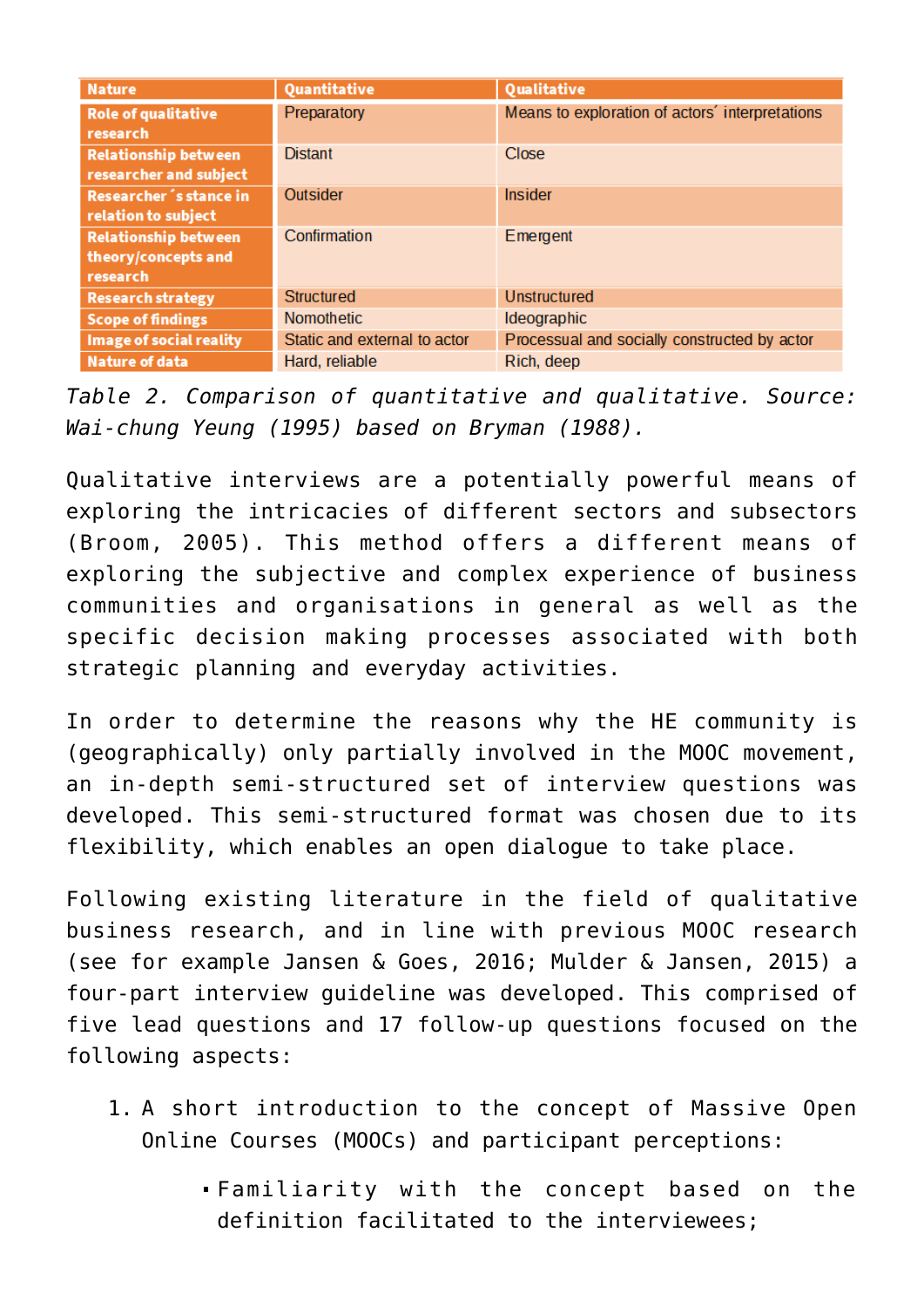- . Any added value associated to MOOCs;
- Expectations;
- Benefits;
- 2. Organisation involvement and interest in online courses and MOOCs.
	- Identification of the main activities of the organisation connected to online training & MOOCs;
	- Identification of the availability, interest and motivation to use MOOCs.
- 3. Determining factors for (and/or levels of interest in) collaborating with other organisations to produce and design MOOCs
	- Identification of the main reasons the organisation would/would not collaborate with others on MOOCs;
	- Identification of the topics and services around which the organisation is willing to collaborate with others.
- 3. Existing regional or national infrastructure focused on open education
	- Identification of the existence or opportunities for a regional or national educational infrastructure on MOOCs, or open education in general as MOOCs have become an instrument for educational policy.

50 interviews with HEI representatives were conducted by eleven different BizMOOC project partner organisations. Interviewees were selected from HEIs with hardly no previous experiences of using or developing MOOC and according to the following criteria:

The HEI has not offered a MOOC to date prior of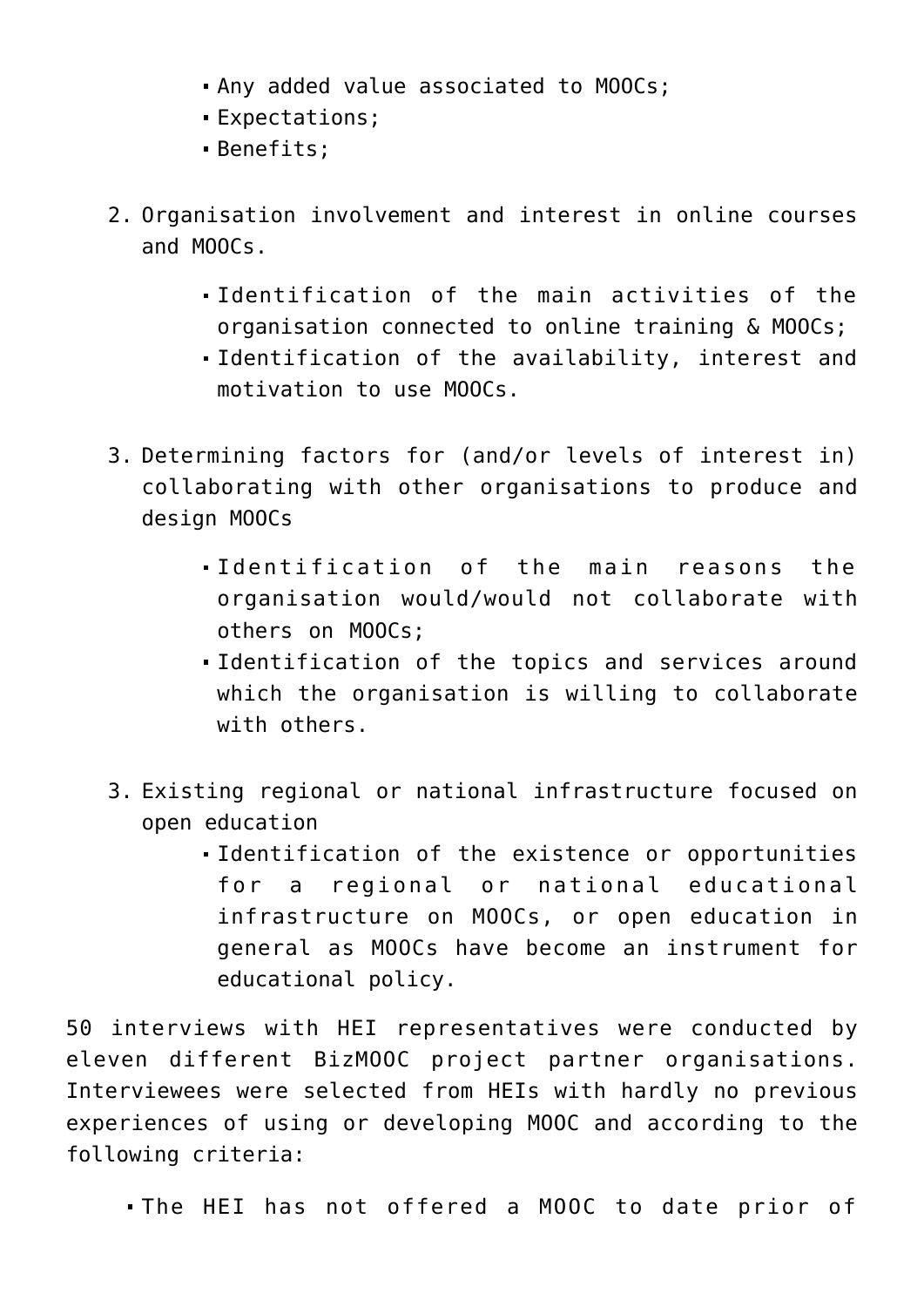interview (however, the analysis revealed that 20 per cent were already involved in MOOC production);

- Eastern1 and Western Europe are both represented through the selection of HEIs. However, the study also recognised the need to capture information regarding Eastern European experiences and therefore put an emphasis on interviewing Eastern European HEIs (60 per cent).
- The HEI is not specialised and covers a diverse range of disciplines, including the applied sciences, medicine, technical studies and the humanities.
- The HEI representative to be interviewed is senior and has some connection with eLearning.

It turned out, the persons nominated as representatives of their HEI for the interviews were mainly occupying an executive/management position whether vice-chancellors, deans, vice-deans, representatives of the eLearning or distance learning department or similar.

As can be seen in Table 3, representatives from 23 European countries were interviewed: 60 per cent of these were based in Eastern Europe and 40 per cent in Western Europe.

| <b>Research Design</b>          |                                                        |  |  |
|---------------------------------|--------------------------------------------------------|--|--|
| <b>Used method</b>              | Qualitative, semi-structured interviews                |  |  |
| <b>Type of data acquisition</b> | Telephone / Skype / Personal interviews                |  |  |
| <b>Structure of the method</b>  | Qualitative interview guideline with 22 open questions |  |  |
| <b>Sample</b>                   | 50 Higher Education Institutions                       |  |  |
|                                 | 40% from Western Europe and 60% from Eastern           |  |  |
|                                 | Europe (and Cyprus) $1$                                |  |  |
| <b>Time frame</b>               | $01/04/2016 - 01/09/2016$                              |  |  |
| Analysis method                 | Qualitative content analysis and quantitative analysis |  |  |
|                                 | (mixed analysis) by Bryman (2007)                      |  |  |

*Table 3. Summary of Research Design (Eastern Europe includes all European countries (developed or developing economies according to the International Monetary Fund) which entered the European Union since the enlargement of 2004 onwards as well as countries which are not yet a member of the union). Source: BizMOOC.*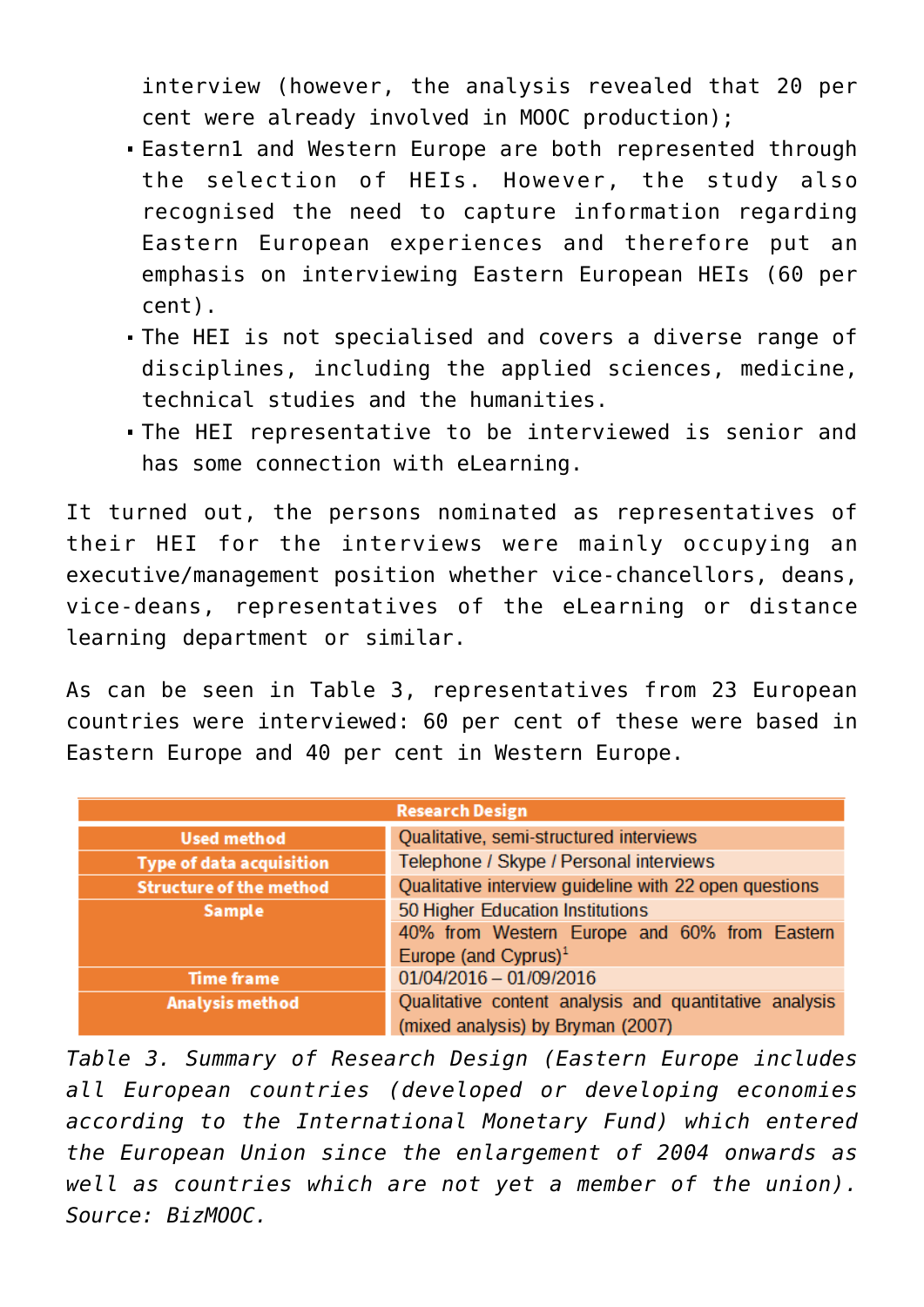For the purpose of statistical analysis five different categories were devised from the interview data and questions:

- 1. Awareness and perception of MOOCs;
- 2. Involvement in online and MOOC activities;
- 3. Expectations of MOOCs, reasons for engaging with (or otherwise), benefits and barriers;
- 4. Opportunities for, and interest in, collaborating with other institutions to create MOOCs;
- 5. Existing infrastructures for promoting MOOCs at a regional and national level.

# **4. Results**

### **4.1. Awareness of Massive Open Online Courses (MOOCs)**

The first step in this research was determining interviewee familiarity with the concept of MOOCs. Table 4 gives an overview of the region where interviewees are based and their familiarity with the concept of MOOCs.

|                               | <b>Familiarity with MOOCs</b> |            |                                           |                                                      |  |
|-------------------------------|-------------------------------|------------|-------------------------------------------|------------------------------------------------------|--|
|                               |                               |            | <b>YES</b>                                |                                                      |  |
|                               | <b>NO</b>                     | <b>YES</b> | <b>Offering/producing</b><br><b>MOOCs</b> | <b>Not</b><br>offering<br>/producing<br><b>MOOCs</b> |  |
| <b>Western Europe</b>         | 4                             | 16         | 2                                         | 14                                                   |  |
| % over Western Europe         | 20.00%                        | 80.00%     | 10.00%                                    | 70.00%                                               |  |
| % over total subsample        | 80.00%                        | 35.56%     | 20.00%                                    | 40.00%                                               |  |
| <b>Eastern Europe</b>         | 1                             | 29         | 8                                         | 21                                                   |  |
| % over Eastern Europe         | 3.33%                         | 96.67%     | 26.67%                                    | 70.00%                                               |  |
| % over total subsample        | 20.00%                        | 64.44%     | 80.00%                                    | 60.00%                                               |  |
| <b>TOTAL subsample</b>        | 5                             | 45         | 10                                        | 35                                                   |  |
| % over total HEIs interviewed | 10.00%                        | 90.00%     | 20.00%                                    | 70.00%                                               |  |

*Table 4. Interviewee familiarity with MOOCs. BizMOOC based on in-depth interviews.*

90 per cent of the interviewees were already familiar with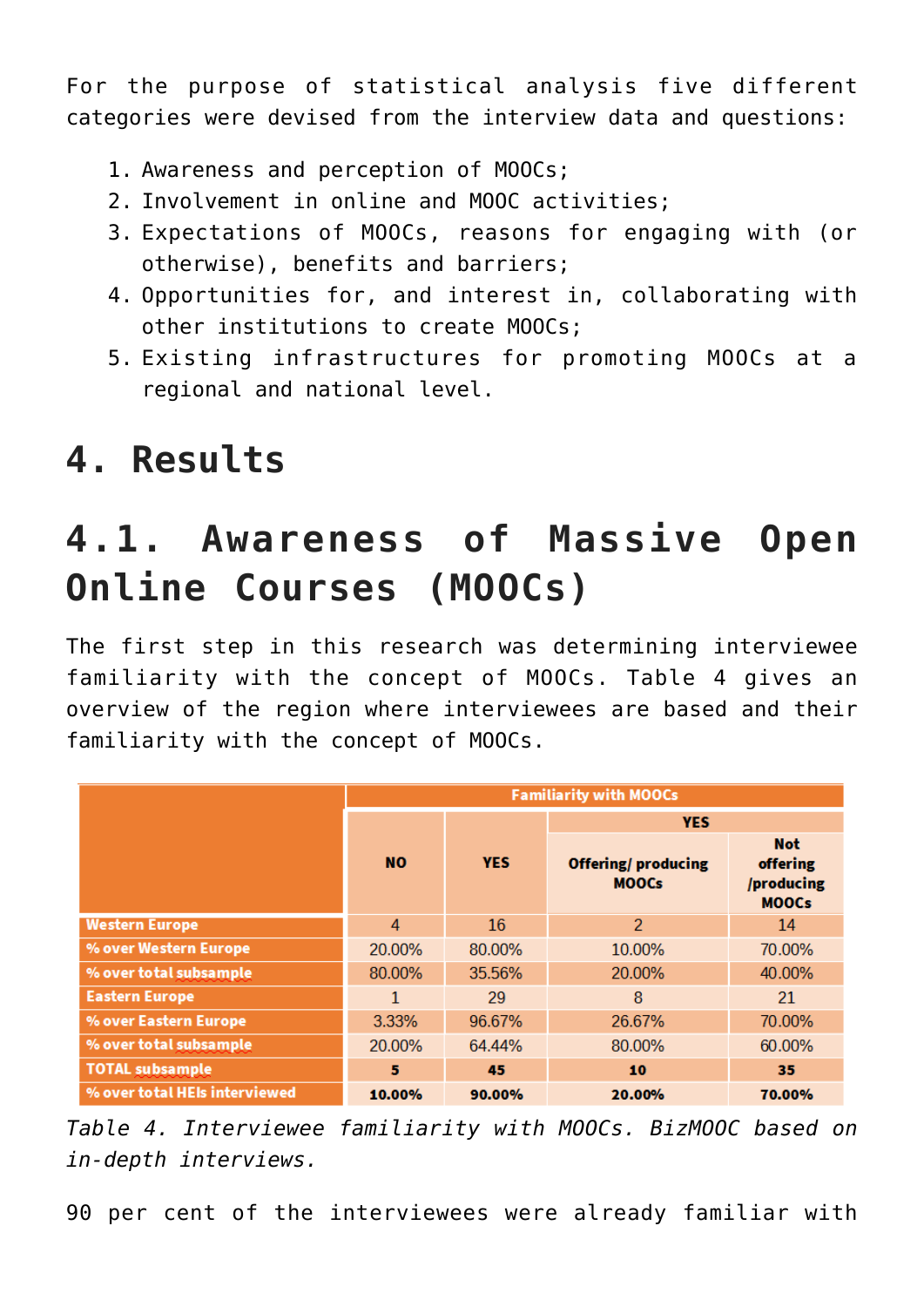MOOCs. The ones unfamiliar with the concept were provided with additional explanations. A total of 96.67 per cent of the HEIs located in Eastern European countries and Cyprus are familiar with the concept of MOOCs. Western European HEIs show a similar trend. However, even in instances where HEIs are familiar with the concept of MOOCs, only 20 per cent of these offer any online learning (similar to MOOCs). Around 70 per cent of interviewees in both East and Western Europe reported that they were not offering or producing any type of online learning of this type.

### **4.1.1. Definition of MOOCs**

Based on the definition developed by different European projects (OpenupEd, 2014) and validated through a variety of surveys by Jansen & Schuwer (2015), the BizMOOC project offered the following definition to interviewees: "MOOCs are courses designed for large numbers of participants, that can be accessed by anyone anywhere as long as they have an internet connection; they are open to everyone without entry qualifications, and offer a full/complete course experience online for free".

90 per cent of HEI representatives agreed with the definition facilitated (see Table 5).

|                               | <b>YES</b> | <b>NO</b>      |
|-------------------------------|------------|----------------|
| <b>Western Europe</b>         | 18         | $\overline{2}$ |
| % over Western Europe         | 90.00%     | 10.00%         |
| % over total subsample        | 40.00%     | 40.00%         |
| <b>Eastern Europe</b>         | 27         | 3              |
| % over Eastern Europe         | 90.00%     | 10.00%         |
| % over total subsample        | 60.00%     | 60.00%         |
| <b>TOTAL subsample</b>        | 45         | 5              |
| % over total HEIs interviewed | 90.00%     | 10.00%         |

*Table 5. Do you agree with the definition of MOOCs offered*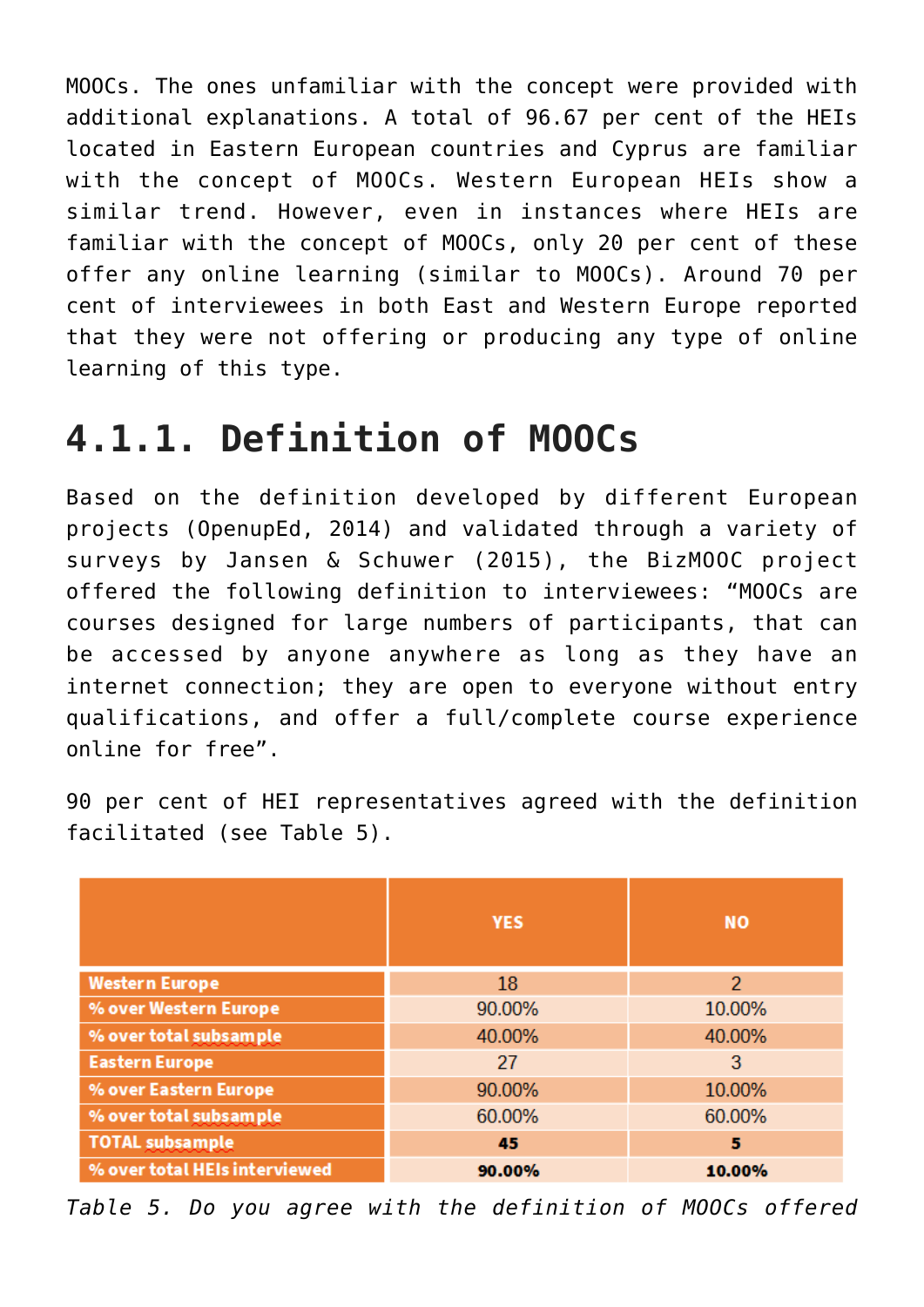*during the interview? Source: BizMOOC based on in-depth interviews.*

Although 90 per cent of interviewees agreed with the definition offered, participants offered the following observations and potential amendments:

- MOOC are not necessarily for "free" anymore, particularly as additional services such as certificates of completion are increasingly charged for;
- The characteristic "open to anyone regardless of previous experience or academic qualifications" does not seem applicable to the majority of existing MOOCs. This, as one interviewee described it, is because "some MOOCs would make it difficult for learners with a nontraditional background to engage or even feel welcome." MOOC are therefore open enrolment, but the way in which they are structured or presented may not be as "open" as other formats. Moreover, introductory courses or even testing the level of prior knowledge of potential participants may help people find suitable MOOC more effectively. This issue was of particular concern to interviewees.
- There were doubts from interviewees that a MOOC could offer "a full/complete course experience" as this depends on a number of factors, including completion rates. According to the interviewee, prior knowledge could play a determinant role as it could conduct to the successful completion of the course, if the learners enrolled in MOOCs also have the necessary motivation in this sense. Nevertheless, collecting valuable eLearning experience is not necessarily connected to the full completion of a course (see also the discussion following below).
- The "massive" aspect of MOOCs was viewed as unsuitable for accommodating diverse and specific learner needs. This has led to the development of individualised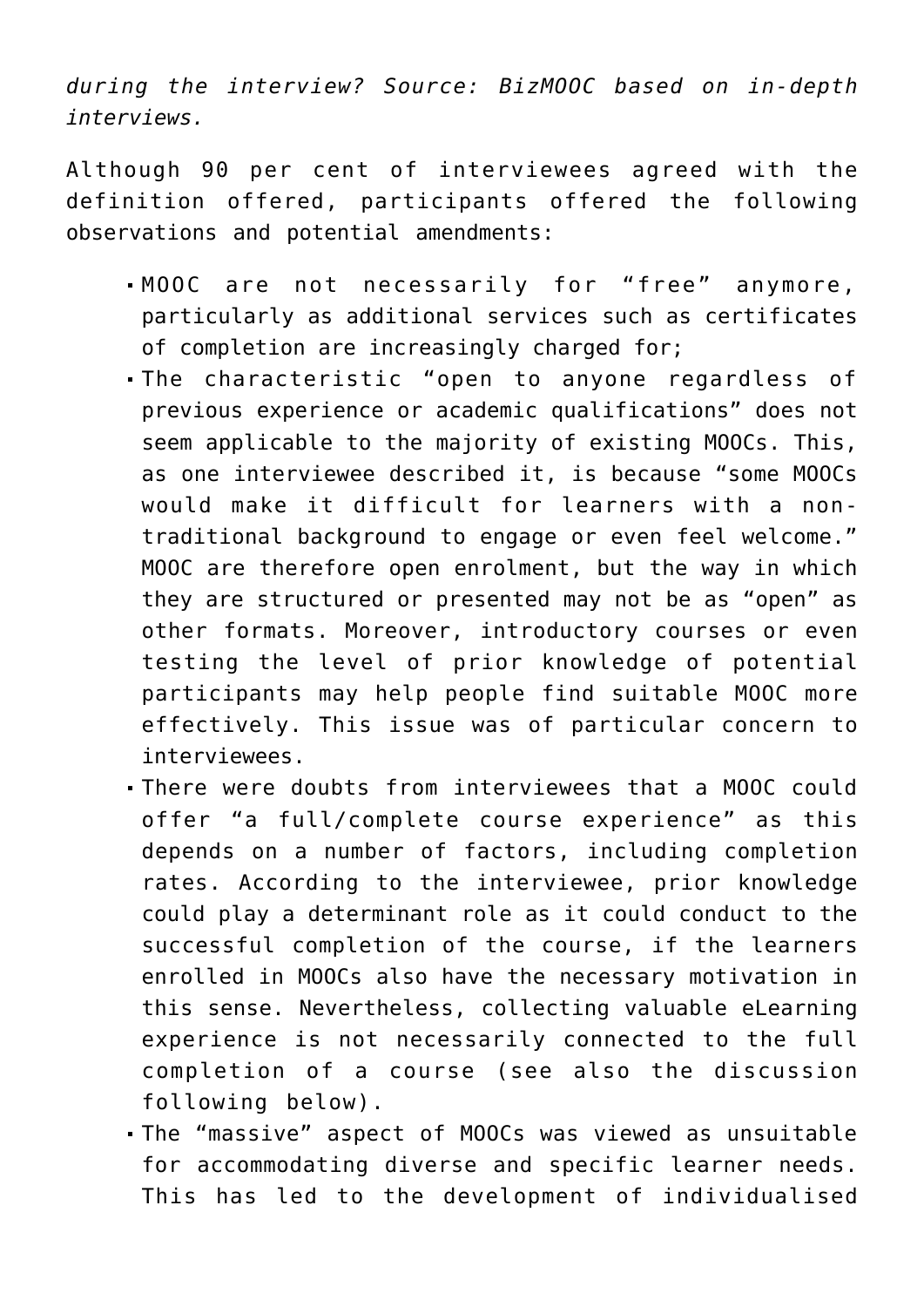courses known as Small Private Online Courses (SPOC).

Intellectual Property Rights and personal data protection are hot topics in this kind of courses due to its "online for free" characteristic (outside formal educational system) while offered by third parties (MOOC platform and other service providers like proctoring, tutoring etc.)

In addition, some interviewees noted that the definition offered did not take into account that:

- MOOCs are facilitated over a specific time period;
- There is no support for learners;
- Some MOOCs are certified or participation recognised within certain contexts.

For the authors of this report, the above comments made by interviews are related to

- a. misconception of the differences between a face-to-face, a blended or online course and a MOOC;
- b. those offering online courses stating that they are offering a MOOC and/or that their online course is open as well (so contributing to these misconceptions).

For example

- Note that the cited definition also gives criteria to when the offer is a complete course. Recognition and certificates are indeed part of the criteria of a full/complete course experience (OpenupEd, 2015, p. 2). Most MOOC providers still offer a complete course for free including a certificate of completion. However, some additional services need to be paid for (including credits to be recognised as part of degree program) as part of freemium business models.
- Completion rates are not the same as offering a complete course. The authors of this report suggest to approach this the other way round: Because anyone can follow a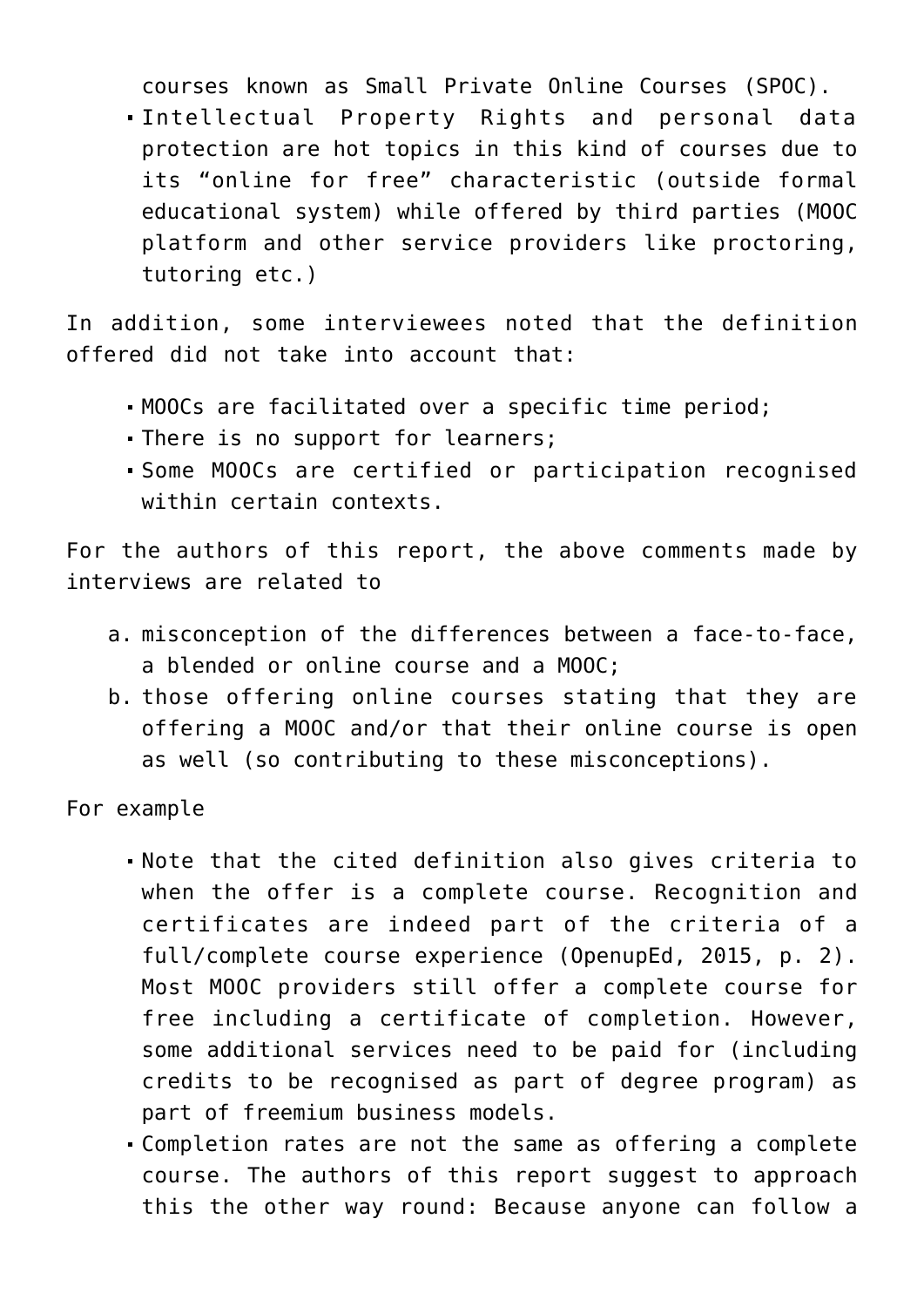MOOC (without entry requirements), many will fail, because they lack the prior knowledge, motivation or other objectives before enrolling. Therefore, we do not agree that completion rates could determine a full course experience. And indeed, completion rates of MOOCs are most of the time low, because of its open enrolment (but also not incorporating target group characteristics in the design, not communicating the level of prior knowledge needed etc.)

- There is a difference between entry requirements (certain age, completed secondary school and/or have a certain language/math skill) and prior knowledge. Most MOOC providers do not pose any entry requirements, so anyone can start the MOOC. However, to be successful, some prior knowledge is recommended.
- The criteria as part of the MOOC definition (OpenupEd, 2014) includes the possibility to have start and end dates whenever the participant wants. OpenupEd was the first one that already included these self-paced MOOCs. It took until 2015 for the main MOOC providers to widely starting to offer them as well (although most of them are offered within a specific time-frame) (Class Central, 2015).
- MOOCs do offer support to learners, but not on a personal level as in (some) on-campus HEIs. Support is part of the criteria of a complete course offering. Guidance for some parts is integrated in the design of the course by integrated feedback on questions and quizzes, but also by other means (like open universities did in the pre-internet era). Next, fora exist for support by peers including monitoring by academics. But the tutoring is indeed limited by the definition of MOOCs by its (potential) massive audience: "The (pedagogical model of the) course is such that the efforts of all services (including of academic staff on tutoring, tests etc.) does not increase significantly as the number of participants increases" (OpenupEd, 2014).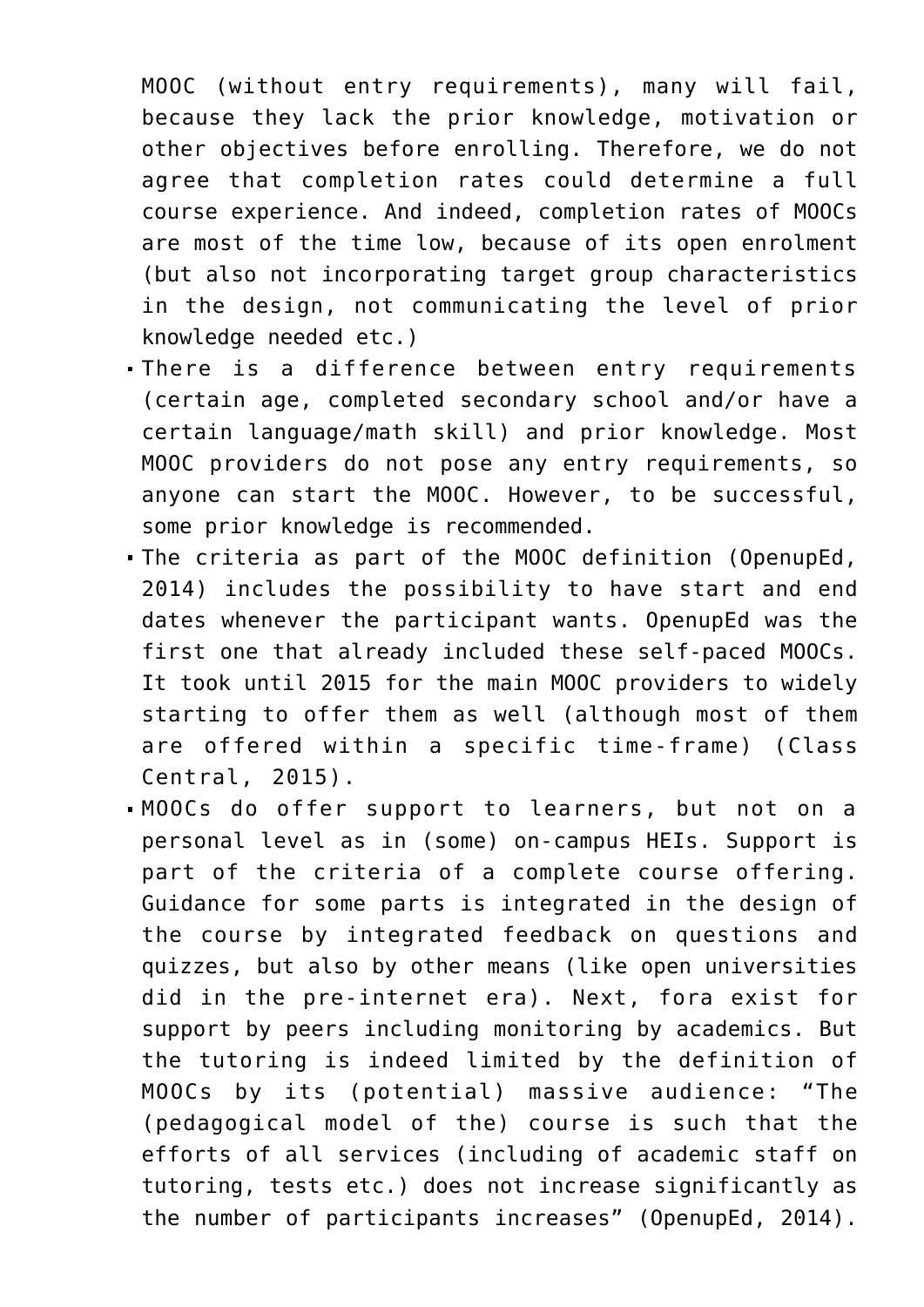However, recently, the big MOOC providers are tailoring their MOOC offering to business (employees) – introducing other abbreviations like SPOC (Small Private Online Courses).

#### **4.1.2. Expectations**

This research question examined interviewee expectation of different types of courses (face-to-face, non-MOOC online courses and MOOCs) and if MOOCs in particular were perceived as adding value to learning and teaching. The first issues tackled were general expectations from online courses including MOOCs. Responses have been summarised in Table 6.

|                                                                                                                                                                                                  | <b>Expectations</b>                                                                                                   |  |  |  |
|--------------------------------------------------------------------------------------------------------------------------------------------------------------------------------------------------|-----------------------------------------------------------------------------------------------------------------------|--|--|--|
| Fill the existing gap and to provoke the market for<br>online training to be more open and reactive                                                                                              | Enable learners to explore subjects not covered by<br>the curriculum                                                  |  |  |  |
| One tool in the toolbox of an educational designer,<br>which is appropriate for certain types of education<br>and not others                                                                     | Help learners expand and explore their interests                                                                      |  |  |  |
| <b>Minimize drop-out rates</b>                                                                                                                                                                   | Track learner progression so that students can<br>login and carry on their studies where they left off                |  |  |  |
| Benefit society at large and give something back (in<br>the sense of society pays for compulsory education<br>and the university is public-funded in the majority of<br>participating countries) | Use as part of continuing education opportunities<br>for employees.                                                   |  |  |  |
| Facilitate the delivery of material in a variety of<br>ways                                                                                                                                      | Increase the reputation of institutions involved                                                                      |  |  |  |
| More effectively deliver across mobile platforms                                                                                                                                                 | A high standard of academic content                                                                                   |  |  |  |
| Consider the flexibility of study on a mobile device                                                                                                                                             | Very short units, no longer than 1-2 hours/unit.                                                                      |  |  |  |
| Learn something new and interesting                                                                                                                                                              | Digitalisation and globalization of education.                                                                        |  |  |  |
| Provide the opportunity to collaborate with<br>specialists and expand existing networks                                                                                                          | Remain free of charge with open access                                                                                |  |  |  |
| <b>Good quality content</b>                                                                                                                                                                      | Taught in local/national language                                                                                     |  |  |  |
| Enable anyone to acquire skills                                                                                                                                                                  | Participation leads to certification or formal<br>recognition of some kind                                            |  |  |  |
| Disseminate information about specific industry<br>news/trends                                                                                                                                   | Possibility to include online<br><b>COUISES</b><br><b>as</b><br>an<br>elective/optional course to face-to-face offers |  |  |  |
| Promote interaction with the instructor/specialist<br>and with other learners                                                                                                                    | <b>Offer</b><br>which<br>the<br><b>courses</b><br>complement<br>general/national curriculum                           |  |  |  |
| To be tailored in accordance to the (market)<br>demand                                                                                                                                           | To add additional solutions or even avoiding<br>problems through the online learning experience                       |  |  |  |
| Present content in an interesting and diverse way                                                                                                                                                | <b>Encourage</b> enrolled people and potential learners to<br>learn, and to improve their skills and abilities        |  |  |  |

*Table 6. Expectations from online courses and MOOCs. Source: BizMOOC based on in-depth interviews.*

One interviewee noted: "A MOOC should drive traffic to your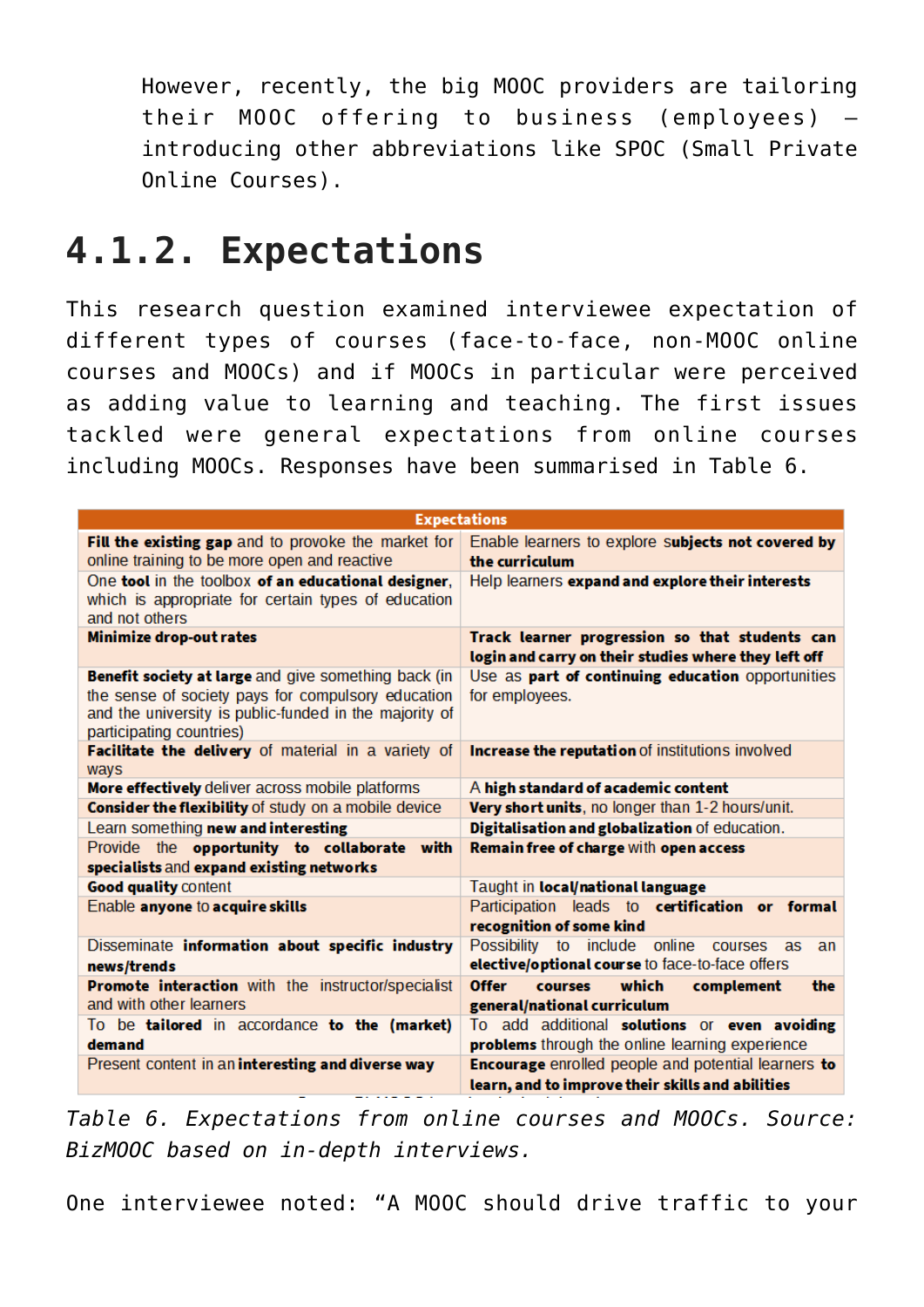own institution's site; it should act as a marketing tool to drive traffic towards you. It should be able to increase your recruitment around particular subject areas; it should raise the profile of your university, and really it should be showcasing the best of what your institution can offer".

Moreover, interviewees representing the HEI community included in our sample noted that MOOCs could:

- Act as a low-cost version of high-quality courses. Learners cannot always afford to attend courses/training due to their cost and/or other associated costs (such as travel to/from the class). A MOOC may offer the opportunity to participate at a lower cost than attending face-to-face, even when taking into account the cost of course completion certificates.
- MOOC material could be used to both inform and accredit work outputs such as reports. For example, if a MOOC was used to acquire up-to-date information on a specific topic, which was then incorporated into a report, this report could be graded and accredited.
- Enable learners to work on a topic with which they are unfamiliar or on a new topic without course entry barriers.
- Be useful for non-accredited personal and professional development, lifelong learning, adult learning, learning new languages etc. One of the main potential strengths of MOOCs is their applicability for continuous professional development (CPD) or professional networking purposes (i.e. for colleagues to keep abreast of new developments in their field, or to look at topics that they are interested in, but haven't had time to investigate in depth).
- Provide easier access to new knowledge and new research findings on an international scale.
- Provide a taste of new subject areas for those wishing to explore a change in career.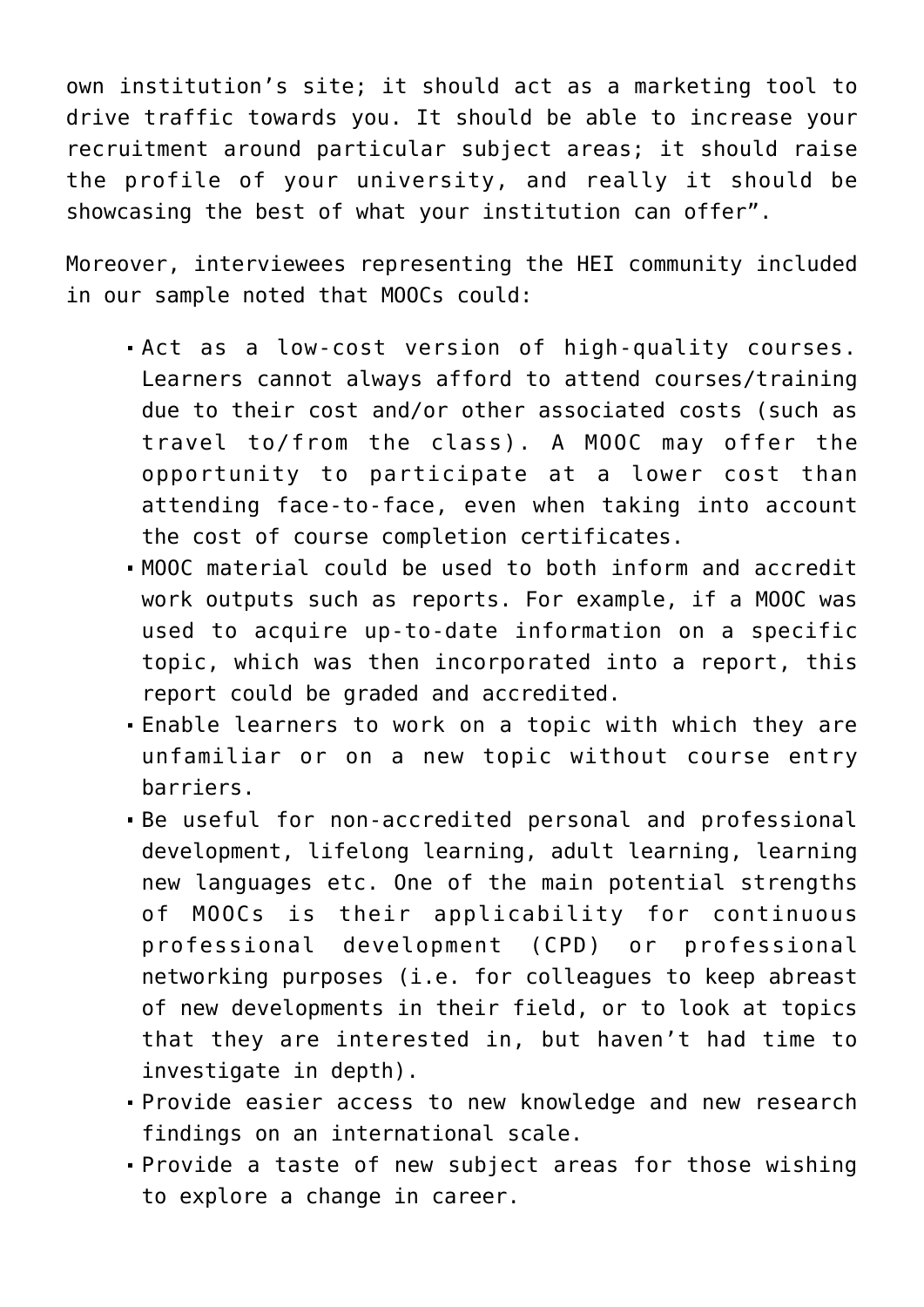- Be suitable for disabled persons, for people located in rural and inner city areas, and for those who have a very busy schedule, mainly because of the autonomy and scalability of this type of courses.
- Be suitable for employees and specialists to update their knowledge and keep up to date with changes to everyday working practices;
- Open up knowledge and teaching. MOOCs were viewed by some interviewees as a great way of improving knowledge and gaining new skills on specific topics.
- Be a good way to acquire knowledge and certification from a range of HEIs.
- Be a great tool for not only improving specific skills also developing soft skills, digital literacy and other competencies. All of these skills are important to employers.

From an institutional perspective, the following additional features were expected from MOOCs:

- Could serve as a research tool in order to both gather research data and understand effective MOOC development and delivery;
- Could serve as a marketing tool if the HEI is trying to enlarge its reach or target new potential learners. MOOC are often created by or involve well-known professors, but they can also be used to showcase other academic and staff expertise.
- Due to globalisation, education is increasingly international and corporate. Sensitivity to trends, new developments and being seen to innovate are important within this context.
- Applicable at any educational level.
- In some cases, MOOCs could compliment the formal education system. Sometimes it is considered that it is vital for students to have basic knowledge in a subject before commencing formal study. MOOCs could be used for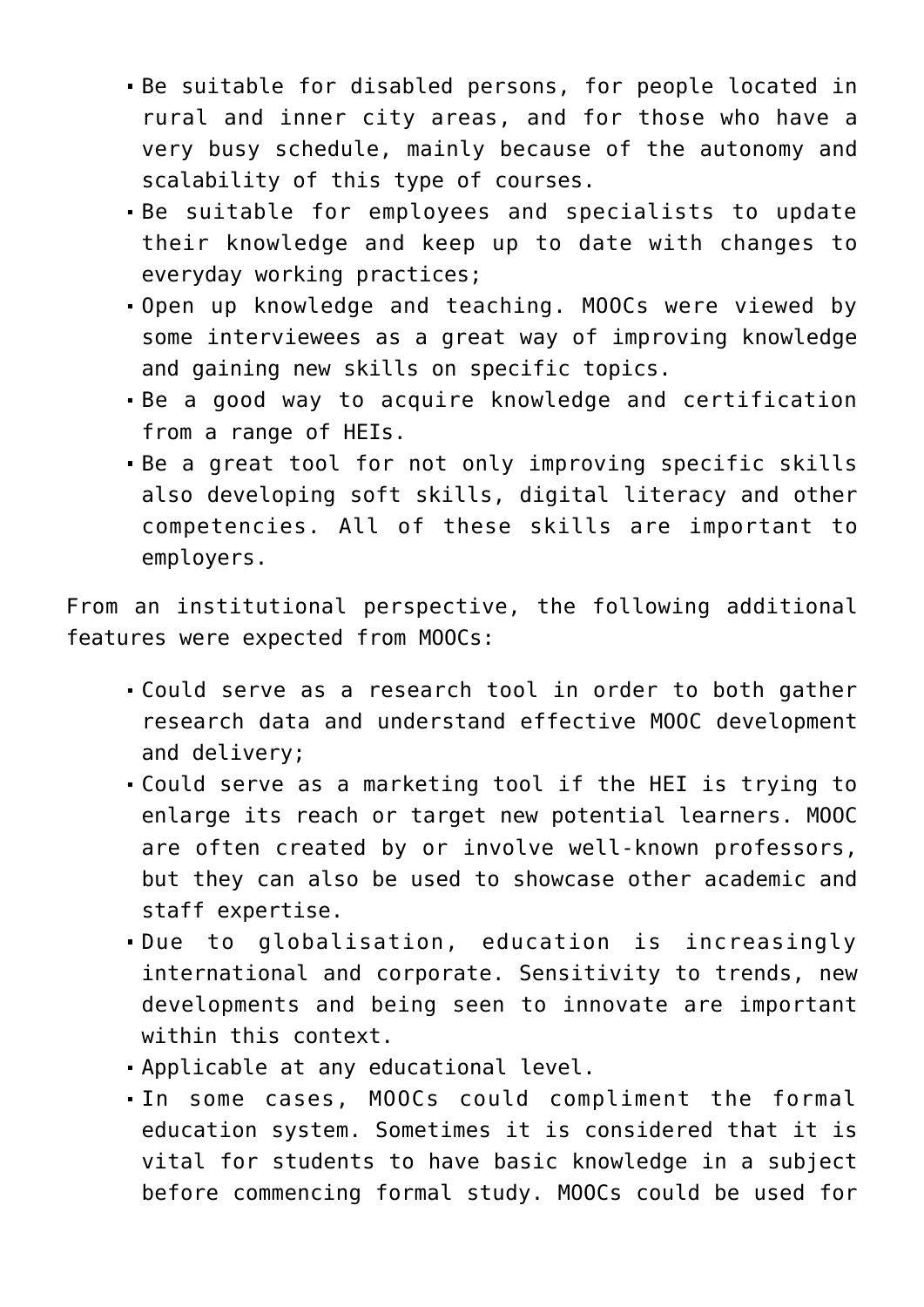this purpose.

- There is a clear need to complement vocational training with HE; MOOCs could work perfectly in this context.
- Could facilitate blended learning when taking the role of additional tutoring, as a kind of lexicon if something is unclear or just for acquiring general additional information (if the learner would like to deepen the content).
- Could serve for updating existing curricula or for being added as vocational classes to a formal degree.

#### **4.1.3. Added value**

MOOCs are considered to add value not just for learners, but also for the HEIs involved. Therefore, the next questions asked participants to elaborate on the added values they expect. The responses were categorized and are presented in Figure 1.

One of the most attractive aspects of MOOCs is their internationalism, both in terms of content and geography (learners and course facilitators can come from all over the world). MOOCs enable anyone, regardless of educational attainment, to participate. In addition, MOOCs are a good marketing tool: providing an experience for learners that may influence their decision to enrol at a particular institution. Unsurprisingly interviewees viewed the quality of MOOCs material as important. The "open" aspect of MOOCs was also highly valued by those interviewed; although in that respect, it is not clear, because – although MOOC are open enrolment – they are not always open content-wise as material used is often copyrighted.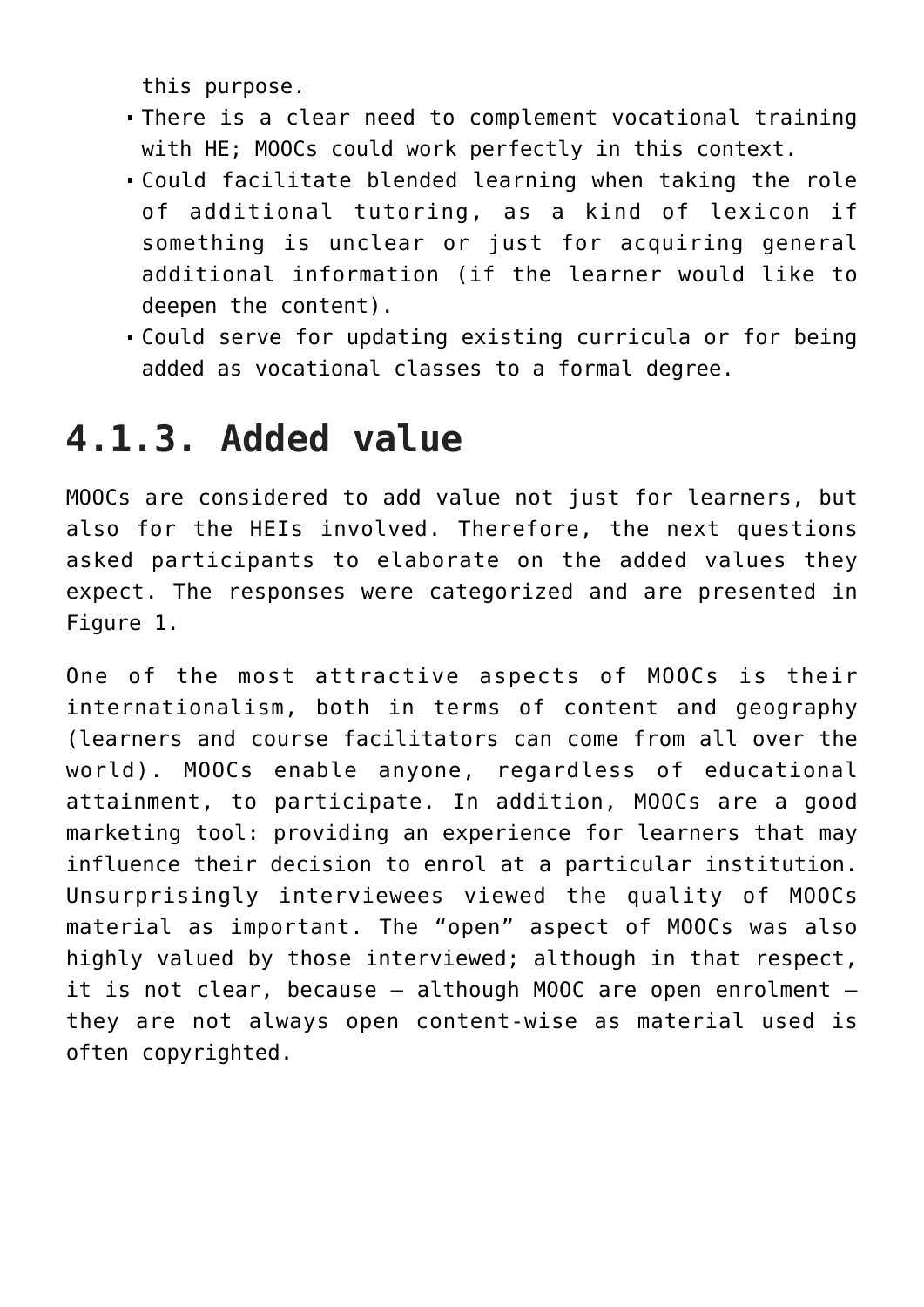

*Figure 1. Added values of MOOCs in comparison to traditional online courses. Source: BizMOOC based on in-depth interviews.*

To summarise, the openness of MOOCs is rated as the most relevant added value by 26 per cent of the interviewees, followed by "internationalisation", "marketing tool", "high quality" and "for free" which were also noted as relevant by more than 20 per cent of the interviewees.

Our research shows that MOOCs are associated with a large number of perceived and actual advantages by HEIs. In addition, MOOCs were also associated with some disadvantages, as Figure 2 shows. As can be seen, the main disadvantage highlighted by interviewees (36 per cent) was the perceived very low interaction level with the instructor/teacher/provider of the MOOC. Other reasons varied and saw 10 per cent or less of interviewees refer to them.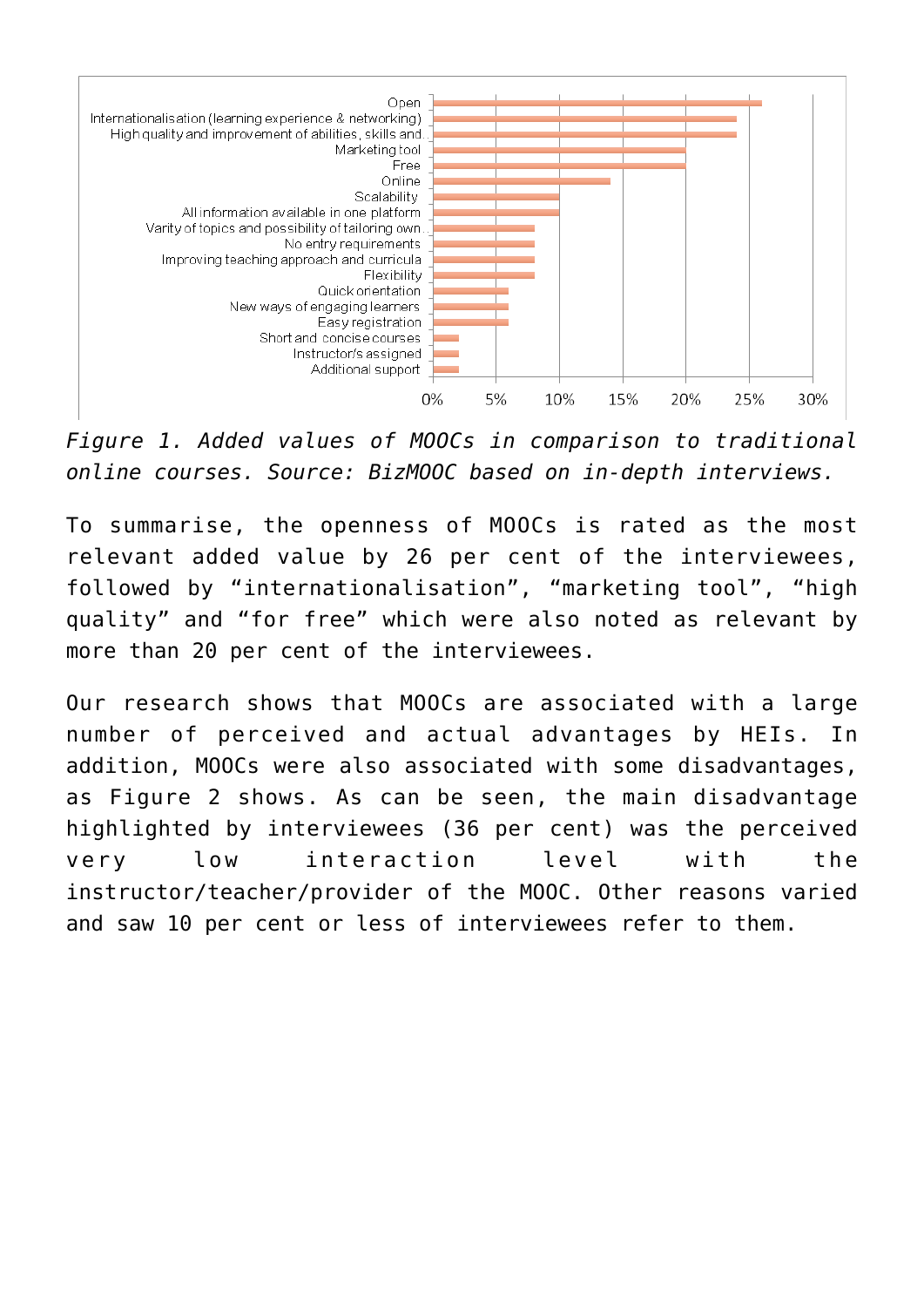

*Figure 2. Limitations to and potential disadvantages of MOOCs . Source: BizMOOC based on in-depth interviews (Bad (student) time management refers to student time management. According to the interviews, the responsibility of the instructors/ teachers/producer of MOOCs seems to be rather high (as "high expectations from instructors/teachers" in the figure 2)).*

### **4.1.4. Benefits of MOOCs**

Five HEIs that participated in this study were not familiar with MOOCs. These HEIs did therefore not respond to the question regarding actual, rather than perceived, benefits of MOOCs. All remaining 16 Western European HEIs and 29 Eastern European HEIs considered the use of MOOCs to have clear benefits for students (90 per cent). In comparison, 74 per cent of this sub-sample is convinced that MOOCs are also of benefit to non-traditional, online and lifelong learning students (see Table 7).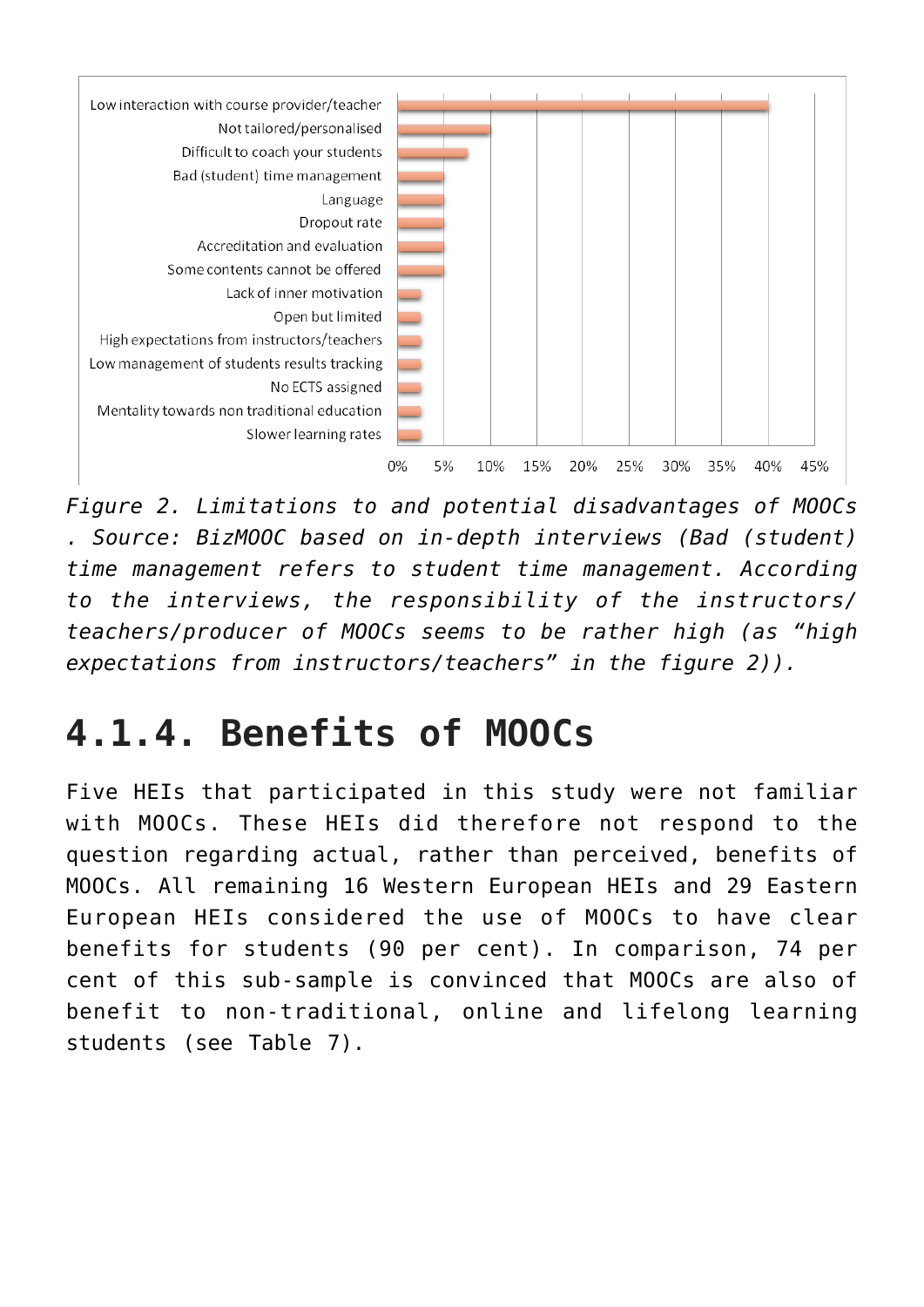|                          | <b>Students (traditional)</b> | Non-traditional students, eLearning<br>and lifelong learning |  |
|--------------------------|-------------------------------|--------------------------------------------------------------|--|
| <b>Western Europe</b>    | 16                            | 13                                                           |  |
| % over Western Europe    | 80.00%                        | 65.00%                                                       |  |
| % over subsample         | 35.56%                        | 35.14%                                                       |  |
| <b>Eastern Europe</b>    | 29                            | 24                                                           |  |
| % over Eastern Europe    | 96.67%                        | 80.00%                                                       |  |
| % over subsample         | 64.44%                        | 64.86%                                                       |  |
| <b>TOTAL</b>             | 45                            | 37                                                           |  |
| % over total interviewed | 90.00%                        | 74.00%                                                       |  |

*Table 7. Benefits of using MOOCs for students, non-traditional students, eLearning and lifelong learning. Source: BizMOOC based on in-depth interviews.*

Among the benefits of using MOOCs for traditional students (A traditional (undergraduate) student is a student "who enrols in college immediately after graduation from high school, pursues college studies on a continuous full-time basis at least during the fall and spring semesters, and completes a bachelor's degree program in four or five years at the young age of 22 or 23. Traditional students are also typically financially dependent on others, do not have children, consider their college career to be their primary responsibility, and are employed only on a part-time basis if at all during the academic year." (Centre of Institutional Effectiveness, 2004)) (in our understanding a full-time, enrolled student with secondary/high school diploma and studying with a clear objective, e.g. to get a job), the interviewees mentioned that MOOCs:

- Could help to deepen and catch up with contents of oncampus courses;
- Are perceived different from the didactical view and facilitate other "learning channels"; in this respect, MOOCs could also be an addition to on-campus courses – they are taught face-to-face which could be less appropriate to some learning types (e.g. geographical and time inflexibility) and MOOCs could hence constitute an additional support;
- Offer flexible learning which can fit around a learner´s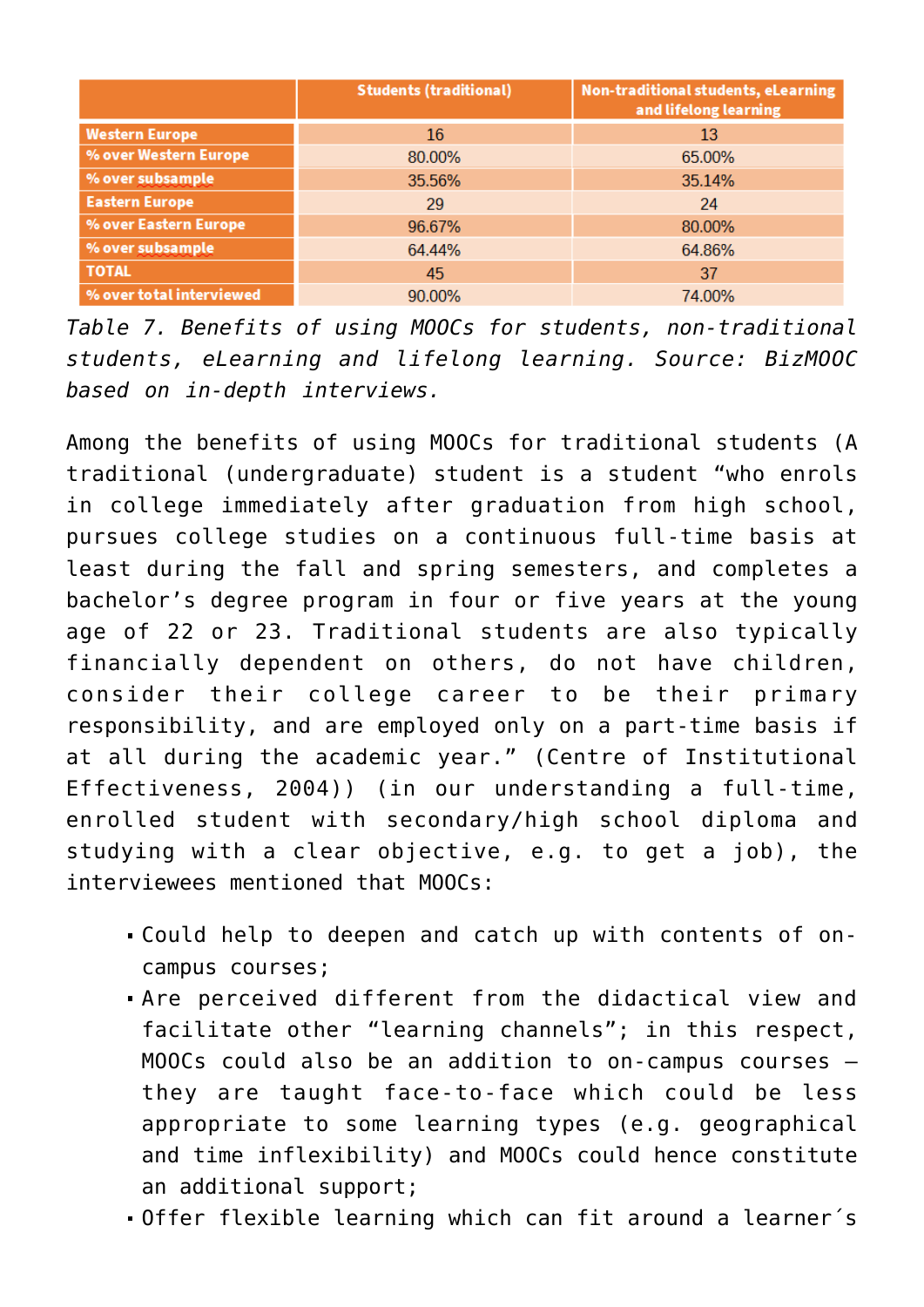other responsibilities;

- Bring together a range of topics and information;
- Have the potential to enable virtual collaboration and the sharing of diverse perspectives and experiences between learners;
- Give students the opportunity to update their skills and access additional information to complement any formal studies;
- Offer an opportunity to develop ICT skills, soft skills, critical thinking, collaborative working etc.
- Contemporary way of learning;
- Gives access to high quality HE content.

### **4.1.5. Barriers to the use of MOOCs**

16 out of 50 HEIs interviewed considered that formal recognition of participation and/or learning was needed for online courses such as MOOCs. The authors of this report assume that the existence of online badges and other forms of MOOC recognition were not known to those interviewees. Still, as MOOCs are not recognised by the formal accreditation system and education is not standardised across Europe, it is unclear as to how, and whether MOOC could fit with qualifications such as Bachelor or Master´s degrees or high school diplomas/GCSEs, etc. Most interviewees thought that some kind of separate accreditation was adequate and it should be appealing to a broad range of learners. In addition to certification, online badges (such as those developed by Mozilla) were also considered important by some interviewees. Language was considered a potential barrier to the use of MOOCs, particularly as many are English language only.

As expected, perceived production costs are one of the largest barriers for HEIs engaging with MOOC. In addition, the time needed to develop MOOCs content potentially places further demands on HEIs and the workload of their staff.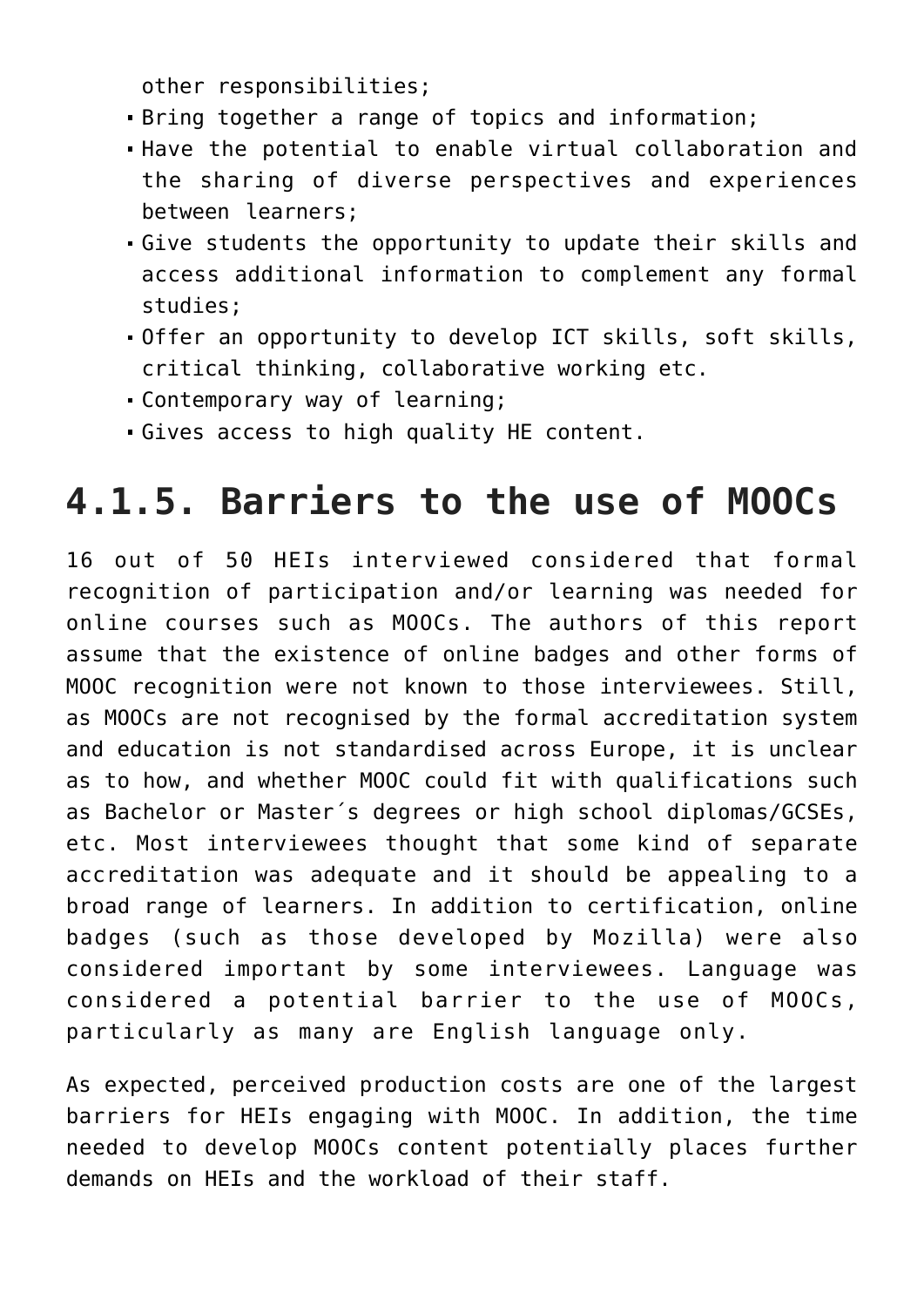# **4.2. Skills alignment**

Online training for the business community is not often part of European HEI activity. 56 per cent of the interviewed HEIs told us they were not currently involved in this kind of activity (see Table 8). Nevertheless, 92 per cent of our sample reported eLearning activity at their institution.

|                                    | <b>Involvement in online</b><br>training |        | Involvement in eLearning |                |  |
|------------------------------------|------------------------------------------|--------|--------------------------|----------------|--|
|                                    | <b>YES</b><br><b>NO</b>                  |        | <b>YES</b>               | <b>NO</b>      |  |
| <b>Western Europe</b>              | 10                                       | 10     | 18                       | $\overline{2}$ |  |
| % over Western Europe              | 50.00%                                   | 50.00% | 90.00%                   | 10.00%         |  |
| % over subsample                   | 45.45%                                   | 35.71% | 39.13%                   | 9.09%          |  |
| <b>Eastern Europe</b>              | 12                                       | 18     | 28                       | $\overline{2}$ |  |
| % over Eastern Europe              | 40.00%                                   | 60.00% | 93.33%                   | 6.67%          |  |
| % over subsample                   | 54.55%                                   | 64.29% | 60.87%                   | 9.09%          |  |
| <b>TOTAL</b>                       | 22                                       | 28     | 46                       | 4              |  |
| % over total<br><b>interviewed</b> | 44.00%                                   | 56.00% | 92.00%                   | 8.00%          |  |

*Table 8. Online training for the business community and eLearning involvement of HEIs. Source: BizMOOC based on indepth interviews.*

Among the group of institutions who do offer online training for businesses, the allocation Western/Eastern Europe within our sample is almost equal. However, within the Eastern European subsample, the majority of institutions (60 per cent) are not involved in online training for the business community.

Although 46 HEIs are involved in some way in eLearning (e.g. providing courses), this varies considerably from 5 per cent to 100 per cent. Of particular note is that eLearning is used by a higher percentage of staff in Eastern European HEIs than their counterparts in Western Europe.

Among the advantages of online learning, interviewees noted that: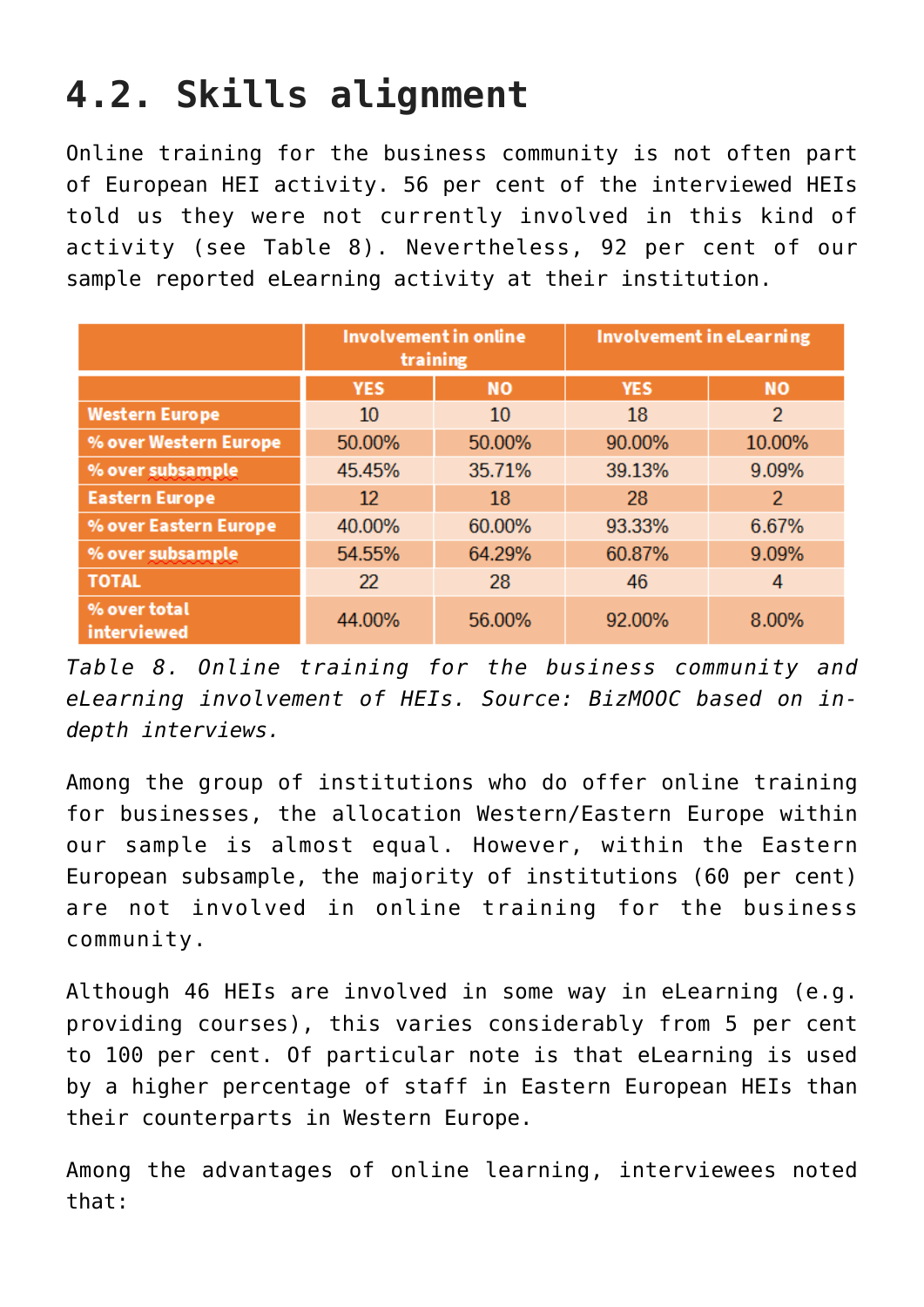- It allows you to fit your learning around your work and home life;
- You can usually set your own pace of study;
- It is your decision as to when and where you study;
- It doesn't matter where you live you can gain a degree from anywhere in the world;
- As with a traditional (face-to-face) degrees, students may find that they gain useful, transferable skills, such as planning and research;
- It often costs less than a full-time degree.

Given all these advantages of online courses, it was interesting to note the current level of online course use by the HEIs interviewed as part of our research:

- To compliment face-to-face learning (a blended learning model);
- Produced in conjunction with businesses and focused on the following areas: management skills, ICT skills, educational entrepreneurship, e-commerce, banking and economics skills, other business skills related to CPD, Social Media, Legislation and Freedom of Expression, languages (for non-native speakers) etc.;
- As an alternative to in-house training;
- A way of collaborating with businesses as part of Master and/or PhD programmes.

Furthermore, HEIs are involved in offering/producing training especially in areas of engineering, technology and IT, banking, management consulting, e-commerce, educational entrepreneurship, business skills, project management, Business English, business communication, negotiation skills, qualification courses etc. (see Figure 3).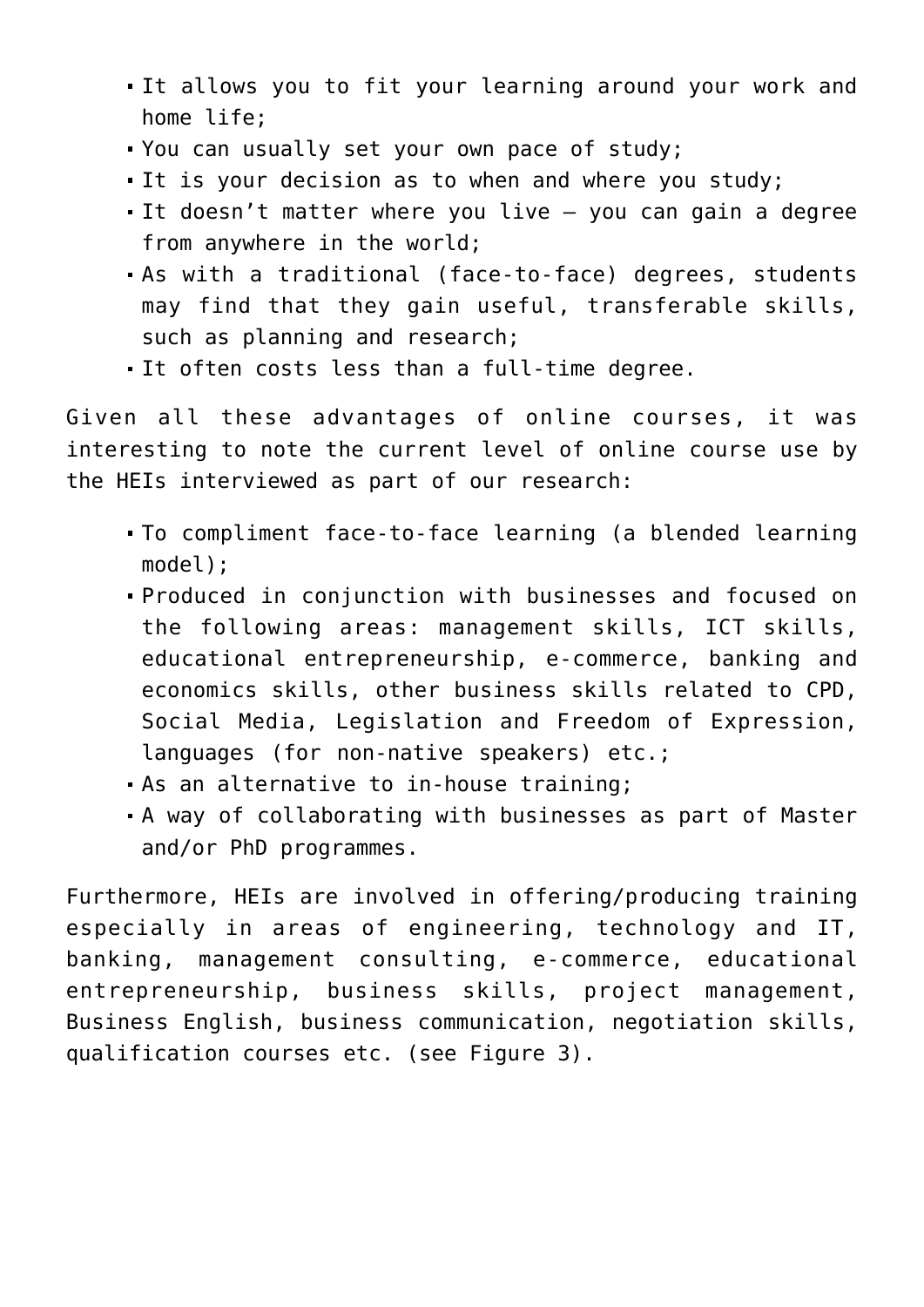

*Figure 3. Subject areas where interviewed HEIs are offering/producing online training (% of interviewed HEIs)*

### **4.3. Reasons not to be involved in the use/production of MOOCs**

Despite the fact that a large number of HEIs around the world are offering/producing online training, numerous challenges remain. According to the BizMOOC interviewees, the main challenges for HEIs are the perceived high cost of producing online courses and the costs related to hosting or joining a MOOC platform (see Table 9). HEIs need to invest money and support staff and as MOOCs are perceived as "free", no direct income is expected by HEI to cover these investments.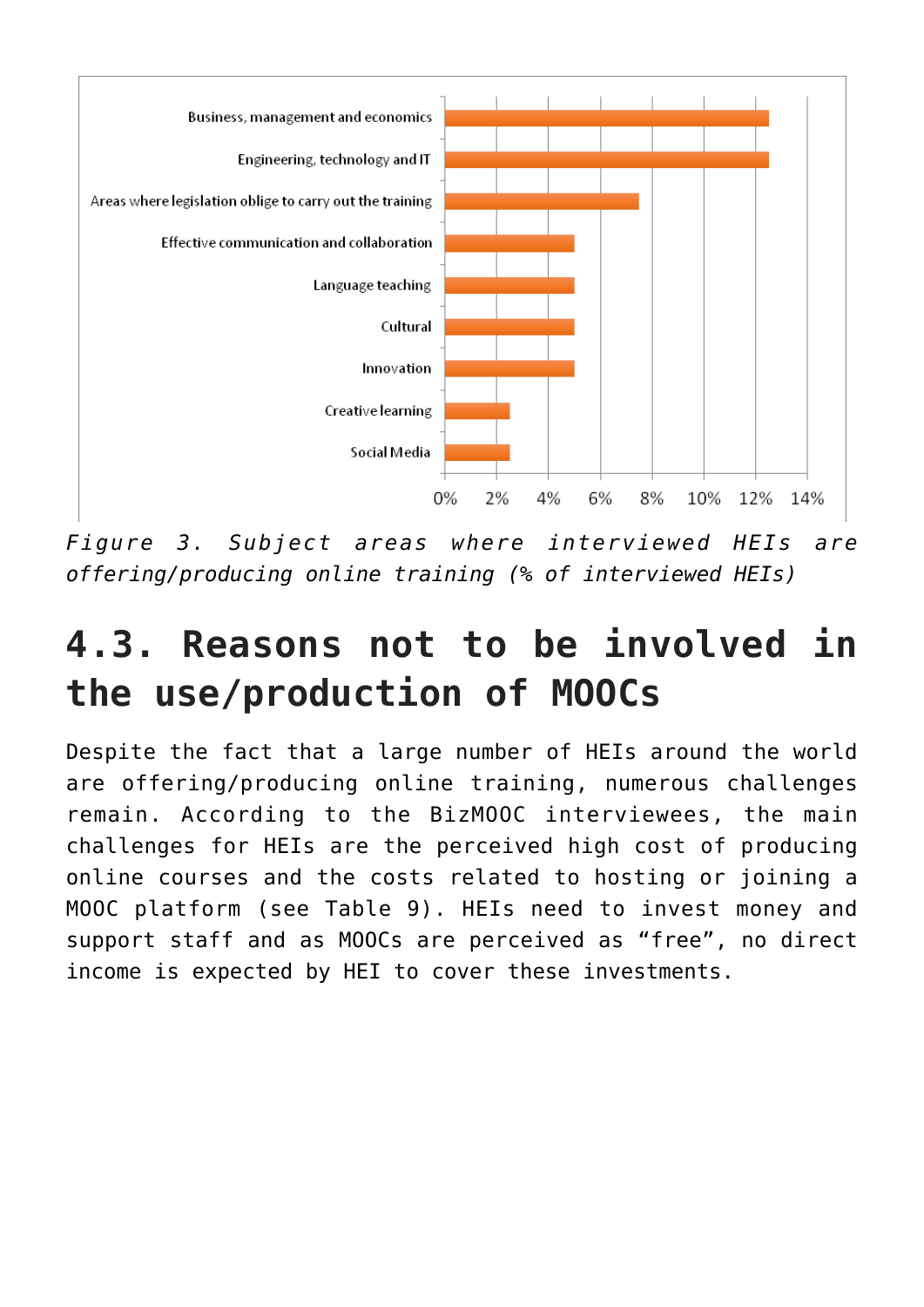| <b>Main challenges</b>                                                               |                                                                                                                   |  |  |
|--------------------------------------------------------------------------------------|-------------------------------------------------------------------------------------------------------------------|--|--|
| How to <b>motivate</b> participants                                                  | The legal limitations for course fees (traditional<br>or online)                                                  |  |  |
| MOOCs or online courses are not really "free"                                        | <b>Different approaches</b> of traditional and online<br>education/training                                       |  |  |
| Possible <b>mind shift</b> in both learners and<br><i>instructors</i>                | The need to enhance e-study content and<br>management of online tutors                                            |  |  |
| How to identify/develop a suitable, flexible<br>production model                     | How to provide real-life and relevant examples<br>and demonstrate workable solutions                              |  |  |
| Stakeholder engagement                                                               | Collaboration with business, and the changing<br>needs of the sector                                              |  |  |
| <b>Maintaining</b><br>partnerships,<br>links<br>and<br>relationships                 | Making sure <b>practical applicability</b> within the<br>world of business is also reflected in the<br>curriculum |  |  |
| The cost of producing the multimedia materials,<br>MOOC platform and time limitation | Low levels of digital literacy                                                                                    |  |  |

*Table 9. Main challenges faced: online training. Source: BizMOOC based on in-depth interviews.*

It is worth noting that in some countries (such as Hungary), education is free (at the point of use) and therefore charging for MOOCs and online courses is prohibited. Different funding models would therefore need to be adopted, depending on geographical location and applicable legislation.

### **4.4. Opportunities for collaboration**

Prior to discussing potential collaboration between business communities and HEIs, we asked interviewees about the improvements the online learning might need in their opinion. One interviewee suggested that following each iteration of an online course, material should be refreshed and updated. Another interviewee suggested that more activities should be included in online material. Quality could be improved by including more insights into business practices. Live streaming sessions and activities, live quality assurance and recordings to watch on demand were all viewed as essential by interviewees. Some interviewees thought there was a need for OER repositories whilst others noted the need to ensure that learner feedback was gathered and used to inform future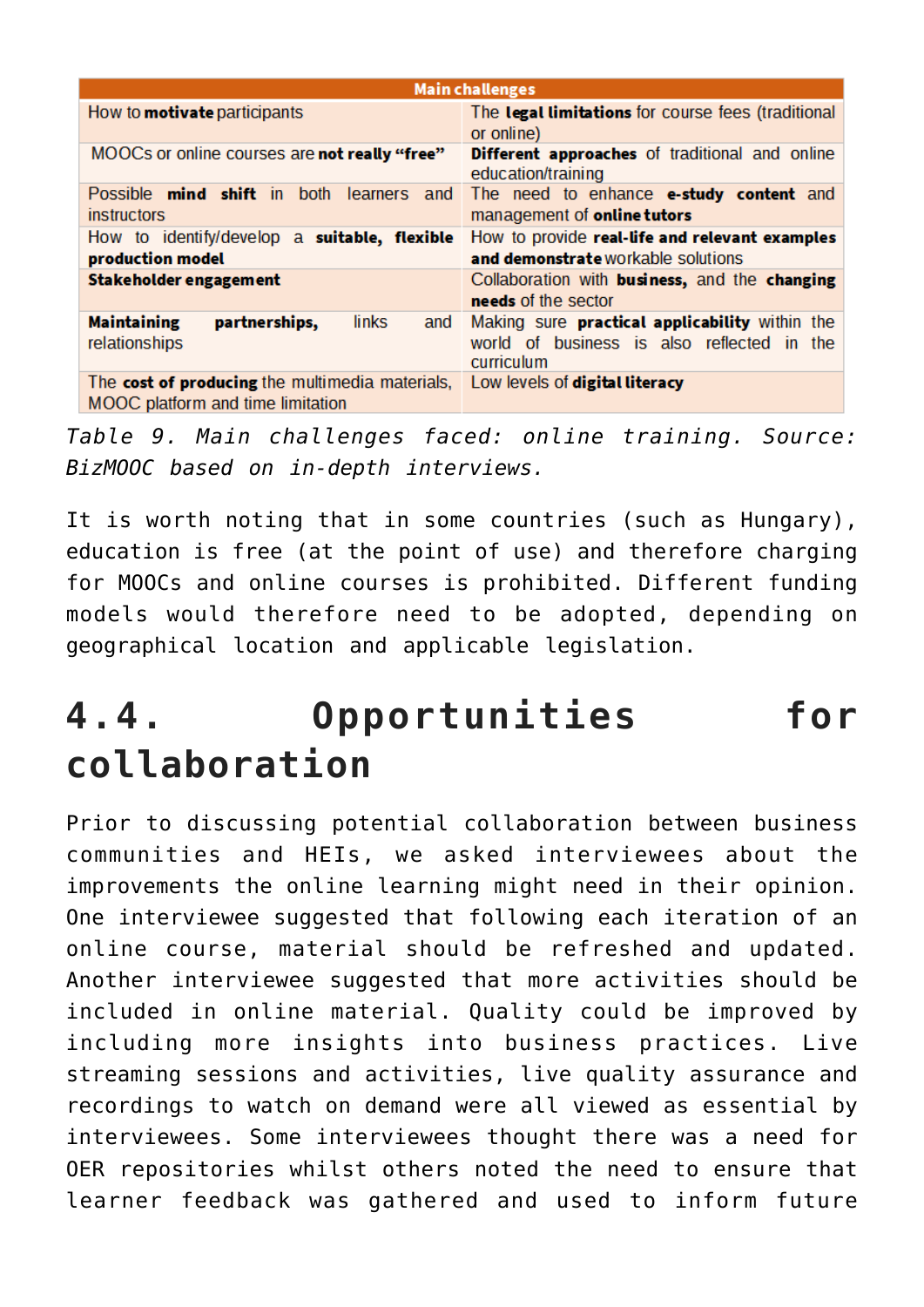iterations of a course.

In addition, the following observations were made by interviewees in relation to collaborating with the business community on MOOC development:

- The possibility of creating MOOCs for business appears a very good opportunity for demonstrating and promoting university-business collaboration, although differences in working cultures and practice would need to be negotiated/addressed;
- It is likely that HEIs would need to support and advise businesses on pedagogy;
- The interest in using, providing and developing MOOCs in collaboration was mentioned by more than 30 per cent of the sample. The design (forms and templates), the marketing methods of providing the courses and identifying the target groups, the acquisition of MOOC content and experience exchange in legal rights when offering and/or compensating would be also interesting fields of future collaboration.
- By producing MOOCs, a better picture to future students coming from abroad could be facilitated according to one of the interviewees.
- The University of The Third Age might be also interested in using MOOCs. This way, initiation in basic and not so basic IT skills beforehand could be entailed, for example.
- MOOCs were perceived as suitable for use in the following areas: in-service training, special needs, remedial training, experimental learning, continuous engineering education, open online education opportunities for educators, re-training academic staff, bookkeepers, faculty administrators and whoever is involved in day-to-day university business.
- MOOCs were considered to be of use to those contemplating HE level study;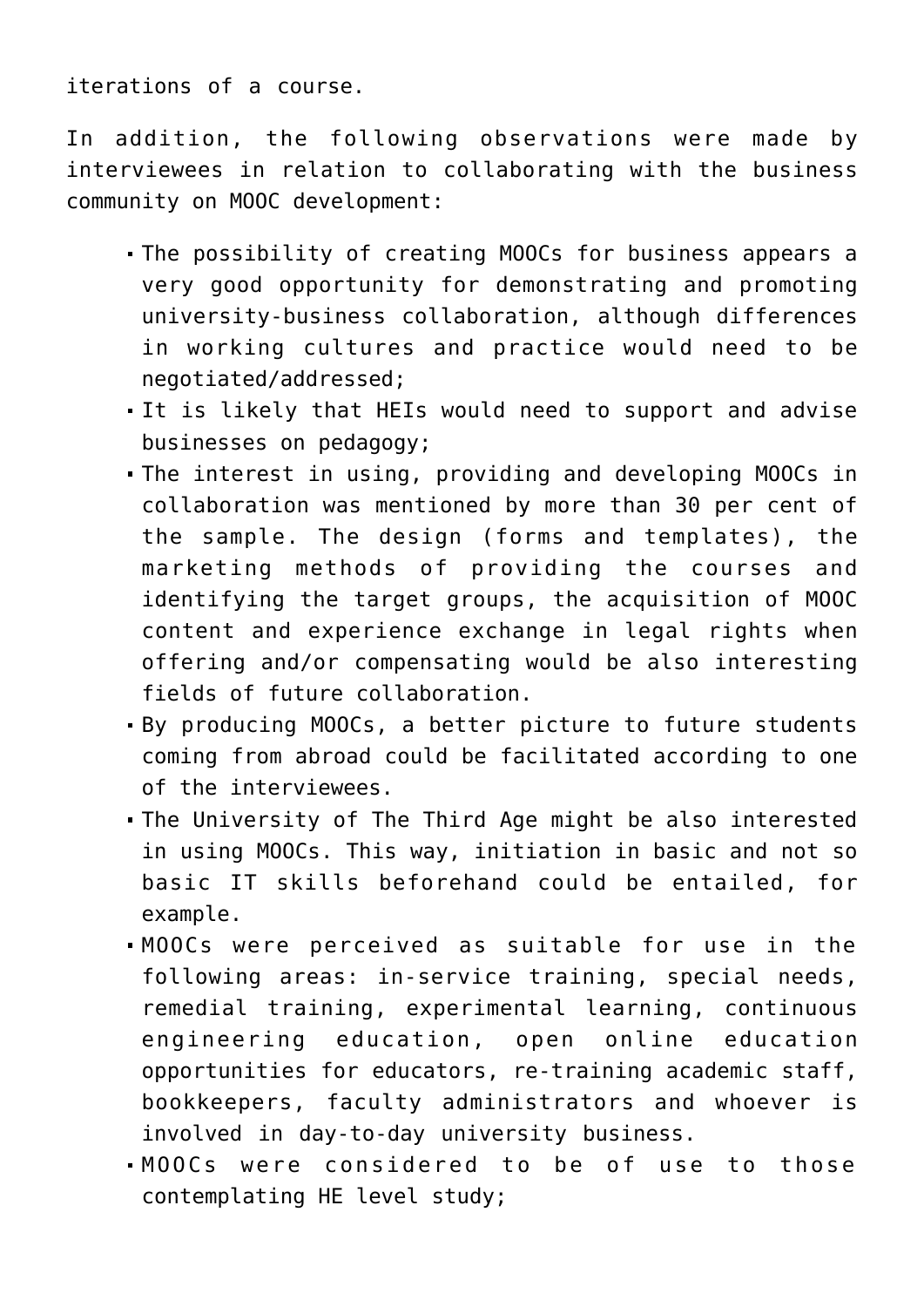- Local language MOOCs were considered to be important by interviewees;
- 78 per cent of HEIs in our study were interested in collaborating with the business community to develop MOOCs. Half of these HEIs are based in Eastern Europe. A range of company types were suggested: IT companies, multinationals, call centres support services, medical companies, cultural heritage presentation, preservation and advertising, banks, training and consultancy companies, employment offices, NGOs, sport clubs/organisations, or other HEIs.

The perceived costs of producing MOOCs were noted as the main reason for collaboration.

It was deemed essential to develop course material relevant to the needs and experiences of the labour market and interviewees considered partnership with business to be a plus point in this respect. Working in partnership with business was also considered to be important in strengthening ties between the HEI and business communities.

### **4.5. MOOC infrastructure and tools for promotion at the regional and national level**

Policy makers should consider the role and potential of MOOCs in the education system, even if some researchers are questioning the impact of MOOCs on the future of education (Majhanovich, 2015) as some others like Iqbal, Zang, Zhu, Chen & Zhao (2014) are predicting that effects of MOOCs on education could be visible by 2022 (at least in engineering education). The design of educational policy is of special relevance in general, but it seems to be even more important for MOOCs (Patru & Balaji, 2016), because of its explosive evolution in less than a decade and its potential in affecting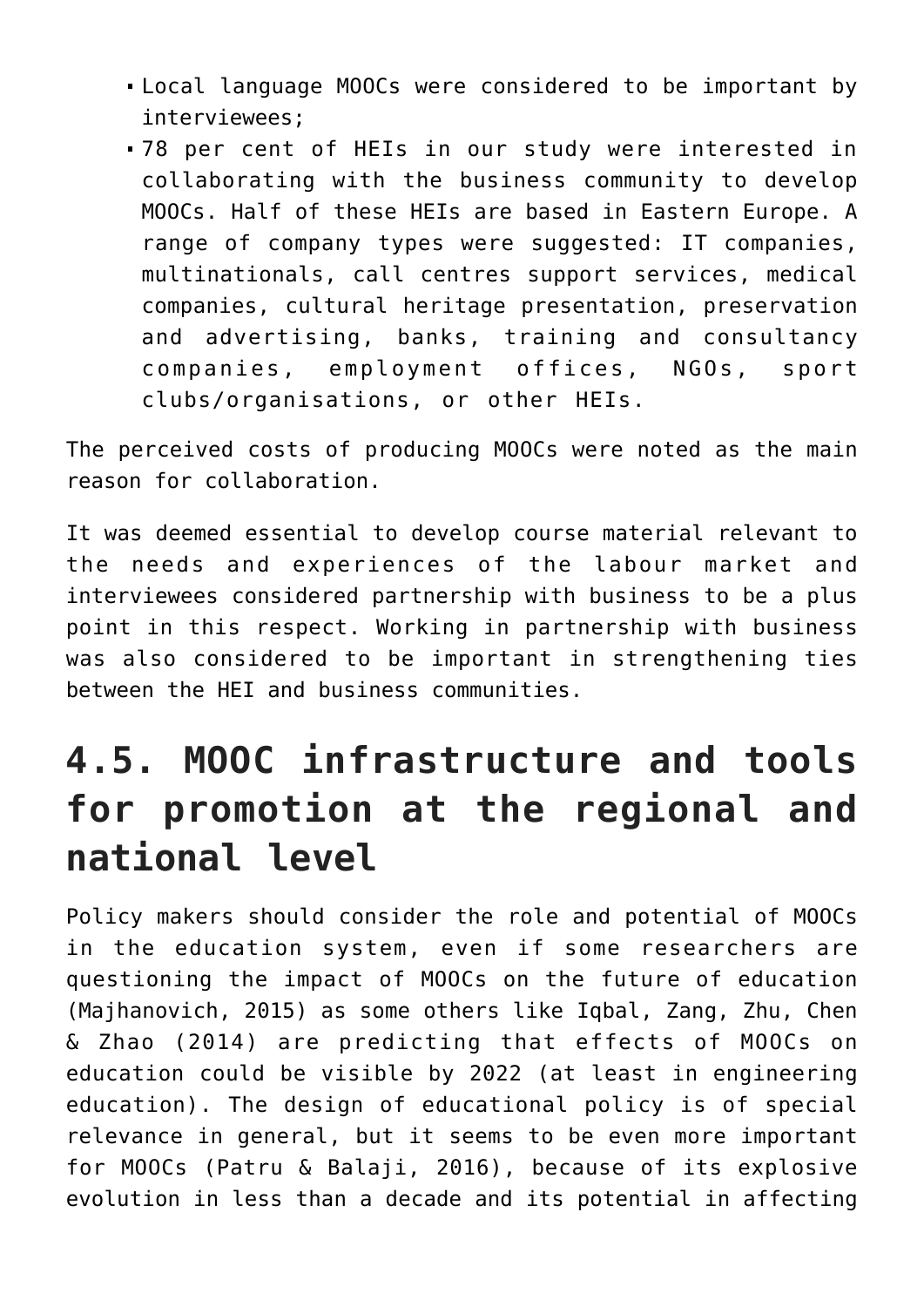the evolution of educational system.

MOOCs are one way in which quality education could be made available to large numbers of learners, particularly in developing countries, in addition to potentially reducing the cost of formal HE.

As stated in a report by the Norwegian government (NOU, 2014), the main reasons for involving governments in the design and development of MOOCs are to:

- Promote the expansion of innovative education;
- Boost and motivate the use of new technologies and new ways of learning.
- Further lifelong learning through expansive, open, free and accessible learning opportunities;
- Encourage blended education by combining online and campus/face-to-face learning;
- Broaden access to (high-quality) educational content;
- Contribute to marketing and branding of HE offer in addition to increasing the potential for diversifying HE revenue sources;
- Promoting the improvement of digital skills;
- Facilitating networks enlargement;
- Support recycling knowledge;
- Use MOOCs as an admission tool;
- Facilitate the possibility of (potential/future students) testing beforehand the HE products/services offered, when considering a university study.

The potential of MOOCs to facilitate job-orientated training in order to meet the needs of industry (skills, knowledge and competences) is increasing. However, national strategies to promote the role of MOOCs in offering a potential solution to unemployment and/or refining professional development are absent (Garrido et al., 2016). Equality of access to education should therefore be at the centre of any policy related to reducing unemployment (Patru & Balaji, 2016).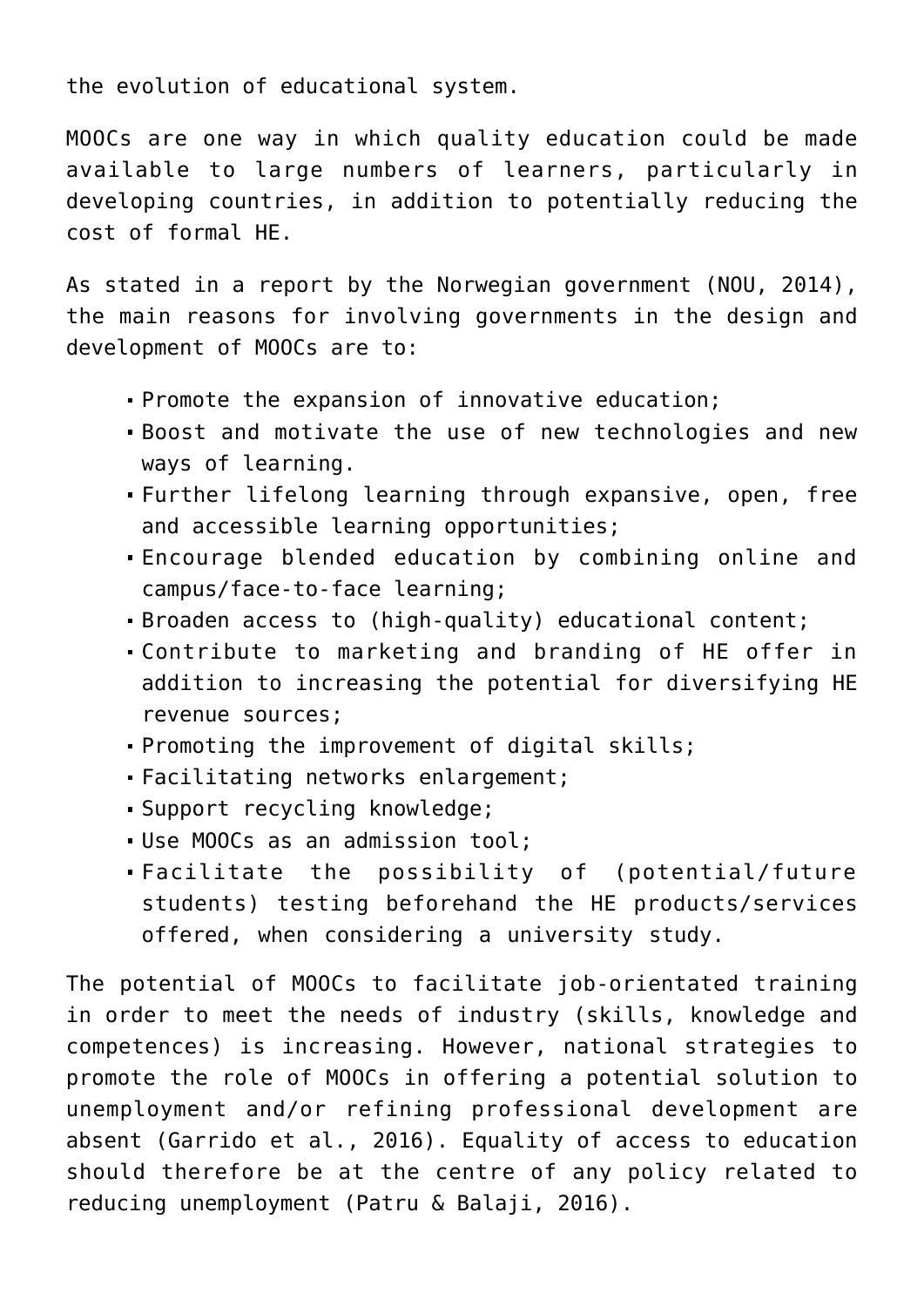Furthermore, the design and delivery of the right skills for the labour market rests on the shoulders of the businesses, educational providers and the learners´ community. Thus, to offer the required 21st century skills, representatives from industry, the educational sector and government must work together.

At the time of writing, five countries in Europe have some kind of policy related to MOOCs. In the Czech Republic, there is a Digital Education National Strategy, which references MOOCs. In Poland, there are some grants to develop MOOCs offered by the National Centre for Research and Development and the Erasmus program. In Greece, a bottom up approach has been initiated where citizens request specific courses at a University and the Ministry of Education discusses these requests. In the Netherlands, the Ministry of Education Culture and Science has published an agenda "HE2025, the value(s) of knowing" with two aims: that by 2025 all HE educators will openly license and share their teaching materials and that all HE institutions will recognise each other's MOOCs (Ministerie van Onderwijs, Cultuur en Wetenschap, 2015). An investment program running from 2015-2019 makes one million euro available each year for projects furthering open online education in HE (Ministerie van Onderwijs, Cultuur en Wetenschap, 2014). At the time of writing, the program is operational for two years. Every year, HEIs can apply for funding for their open/online activities and there is a 5 years research project analysing all these funded projects called "Sooner" (Results availble on the project website: <http://sooner.nu/about-the-project/> ) with some results already available.

In France, the national MOOC platform is supported by the French government in close cooperation with HEIs. In 2016, the legal structure has been changed from the governmental lead to a more collaborative association supported by the government. Other non-MOOC examples related to open course regulation can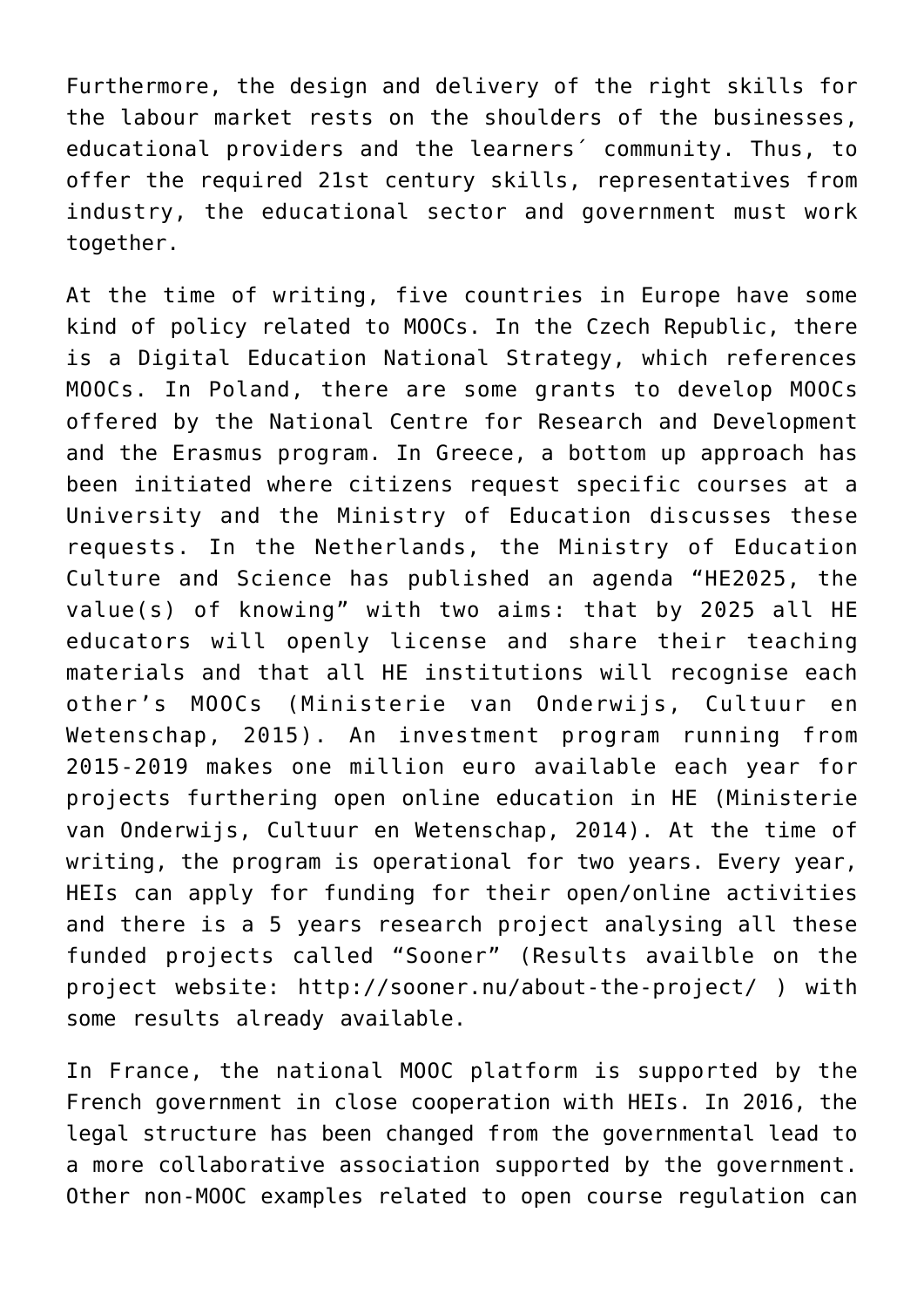be found in Finland, for example. There, the universities have an open university department which is providing open courses for a low fee regulated by the Finish government. OpeneningUpSlovenia is another governmental policy initiative implemented in Slovenia.

While in the USA the legislation regarding MOOCs was designed and seemed to have a good feedback (like in the case of open licensing), the majority of European countries do not however have a clear policy/strategy for supporting MOOCs despite the involvement of an increasing number of higher education stakeholders and even companies and organisations. Given the evolution experienced in the last years, this should be considered and tackled.

One approach could be the uptake and adaption of good practices where policy initiatives have worked, such as the before-mentioned US open licensing model. The final version of the MOOC BOOK ([www.mooc-book.eu](http://www.mooc-book.eu); Version 2.0 to be published in October 2018.) developed in the course of the BizMOOC project is going to feature selected good practice examples.

# **5. Conclusion**

European HEIs have responded to MOOC in a variety of ways and MOOC uptake and development is not consistent across Europe, particularly when use/development between East and West is considered. However, both Eastern and Western Europe increasingly consider MOOCs as a good potential way of training staff and teaching students (both formal and informal).

The majority of HEIs in the BizMOOC sample are familiar with the MOOC concept and agree with the definition facilitated during the interviews, but only 20 per cent of the sample are involved in offering/producing non-traditional learning offerings (such as non-MOOC online courses).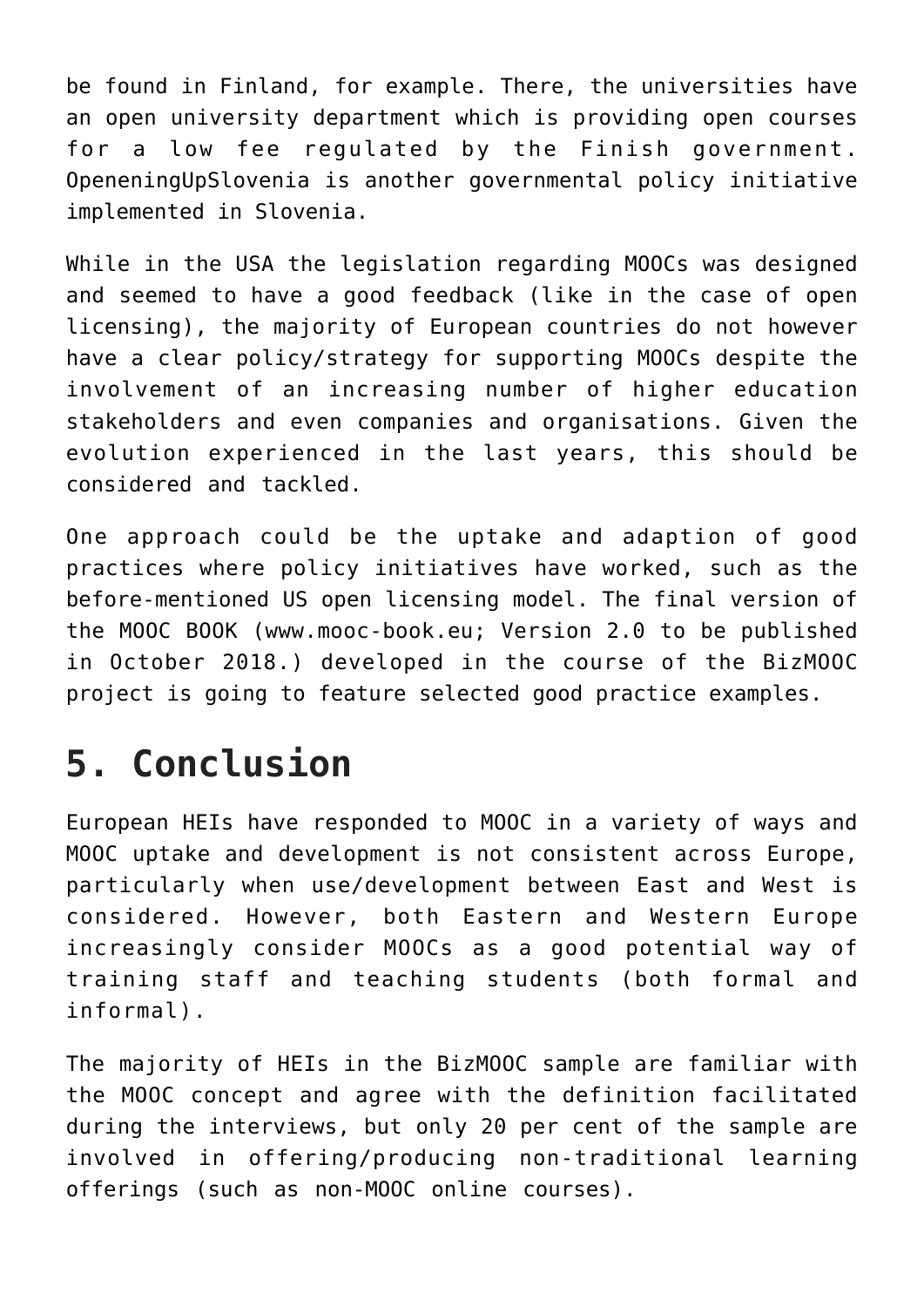Clear benefits for students and non-traditional, eLearning and lifelong learners were also noted by interviewees. In particular, the opportunity to access up-to-date information, broaden networks and study at a time suited to learner´s own commitments were highlighted.

Over 90 per cent of the HEIs interviewed are involved in eLearning, with less than half currently developing online training tailored for the business community. Current training largely focuses on business, management and economics, consultancy, engineering, technology and IT, and areas where the legislation obliges companies to carry out training sessions for their employees.

Interviewees highlighted a number of barriers and challenges including low or no recognition, low levels of English language skills and quality assurance. However, MOOC production costs seem to be the main perceived challenge for the majority of interviewees. Collaboration between HEIs and business was viewed as one possible solution.

The importance of the role of the government in responding effectively to economic challenges and workforce changes was also noted. Skills must be kept up-to-date and personnel must be willing to engage with new technologies and innovations as part of their everyday working lives. MOOC have a lot to offer in this respect and their strategic increased use/development has the potential to contribute considerably to furthering education policies. Similarly, MOOCs can also be used to meet the needs of industry. As suggested previously, collaboration between various sectors is necessary for this joined up approach to be effective.

#### **Note**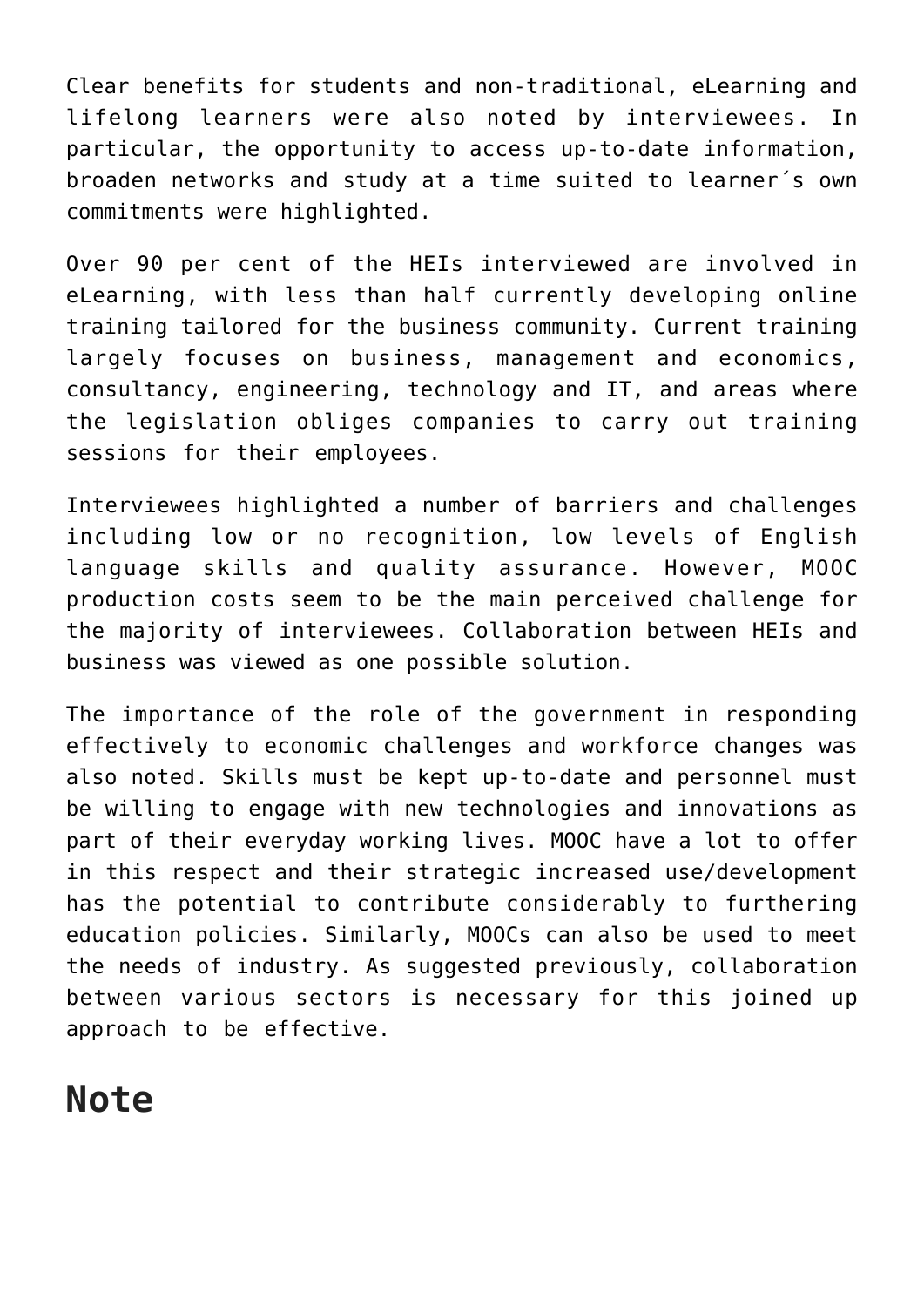### **Acknowledgments**

This research is conducted as part of the European Unionfunded project BizMOOC – Knowledge Alliance to enable a European-wide exploitation of the potential of MOOCs for the world of business (Ref. 562286-EPP-1-2015-1-AT-EPPKA2-KA). We would like to thank all partners in BizMOOC for their contributions, especially Beck Pitt from the Open University UK for proof-reading and critically reviewing. However, sole responsibility for this article lies with the authors, and the Commission and BizMOOC partners are not responsible for any use that may be made of the information contained therein.

#### **References**

Billington, P. J., Fronmueller, M. P. (2013). MOOCs and the future of higher education. Journal of Higher Education Theory and Practice, 13(3), 36-42. Retrieved from http://www.na-businesspress.com/JHETP/BillingtonPJ\_Web13\_3\_4\_ [.pdf](http://www.na-businesspress.com/JHETP/BillingtonPJ_Web13_3__4_.pdf)

Broom, A. (2005). Using qualitative interviews in CAM research: A guide to study design, data collection and data analysis. Complementary Therapies in Medicine, 13: 65-73.

Bryman, A. (1988). Quantity and Quality in Social Research. Unwin Hyman, London.

Bryman, A. (1989). Research Methods and Organization Studies. Unwin Hyman, London.

Centre of Institutional Effectiveness (2004). A Fresh Look at Traditional and Non-traditional Undergraduates at KSU. Retrieved from [http://eimirvic.kennesaw.edu/AnalyticStudies/Students\\_2004\\_Tra](http://eimirvic.kennesaw.edu/AnalyticStudies/Students_2004_Traditional_Nontraditional_Undergraduates.pdf) ditional Nontraditional Undergraduates.pdf

Christensen, G., Steinmetz, A., Alcorn, B., Bennett, A., Wood,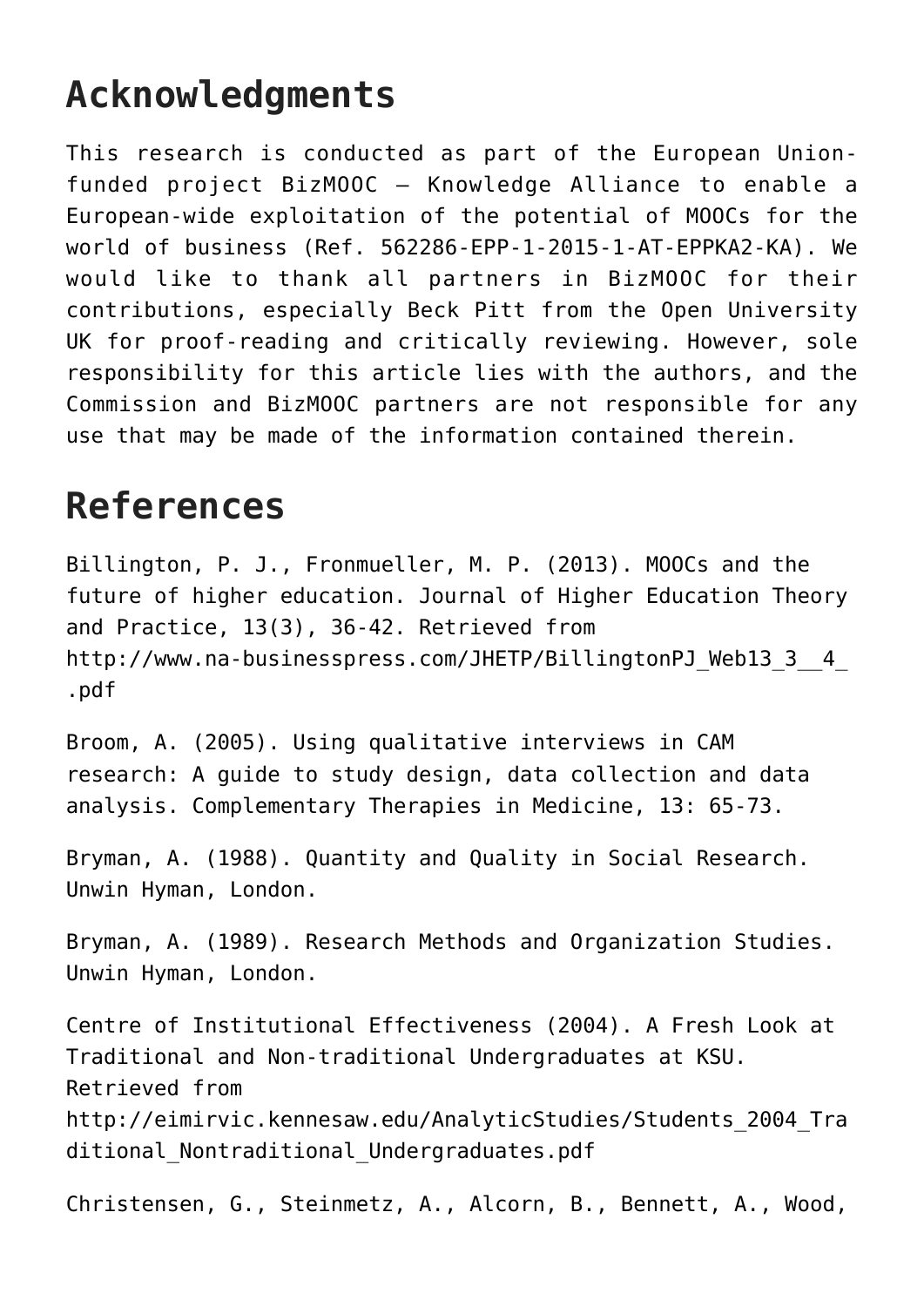D., Emanuel, E.J. (2013). The MOOC phenomenon: Who takes massive open online courses and why? Retrieved from [http://papers.ssrn.com/sol3/papers.cfm?abstract\\_id=2350964](http://papers.ssrn.com/sol3/papers.cfm?abstract_id=2350964)

Class Central (2015). MOOC Trends in 2015: Rise of Self Paced Courses. How Have MOOC Platforms and MOOC Takers Alike Reacted To Self Paced? Retrieved from [https://www.class-central.com/report/mooc-trends-2015-rise-sel](https://www.class-central.com/report/mooc-trends-2015-rise-self-paced-courses/) [f-paced-courses/](https://www.class-central.com/report/mooc-trends-2015-rise-self-paced-courses/)

Crispin, W. (2012) MOOCs and other ed-tech bubbles. Edtechnow.net. Retrieved from [http://edtechnow.net/2012/12/29/moocs-and-other-ed-tech-bubble](http://edtechnow.net/2012/12/29/moocs-and-other-ed-tech-bubbles/) [s/](http://edtechnow.net/2012/12/29/moocs-and-other-ed-tech-bubbles/)

Diallo, B., Thuo, C.W., Wright, C.R. (2013). Approaches to the production and use of OER: The african virtual university experience. In McGreal, R., Kinuthia, W., Marshall, S. (Eds.). Open educational resources: Innovation, research and practice (pp. 91-103). Vancouver, BC: Commonwealth of Learning and Athabasca University.

Donkor, P. (2011). Developing and using open educational resources at KNUST. Educational Technology Debate. Retrieved from<http://edutechdebate.org/digitallearning-resources/>

Dumitrescu, V.M. (2015). The Present-Day Trend Towards Massification In Higher Education: The Mooc Model. The 11th International Scientific Conference eLearning and software for Education Bucharest, April 23-24, 10.12753/2066-026X-15-110.

European Commission (2013a). Opening up education: Innovative teaching and learning for all through new technologies and open educational resources. Brussels, Belgium. Retrieved from [http://eur-lex.europa.eu/legal-content/EN/TXT/PDF/?uri=CELEX:5](http://eur-lex.europa.eu/legal-content/EN/TXT/PDF/?uri=CELEX:52013DC0654&from=EN) [2013DC0654&from=EN](http://eur-lex.europa.eu/legal-content/EN/TXT/PDF/?uri=CELEX:52013DC0654&from=EN)

Garrido, M., Koepke, L., Andersen, S., Mena, A., Macapagal, M., Dalvit, L. (2016). An examination of MOOC usage for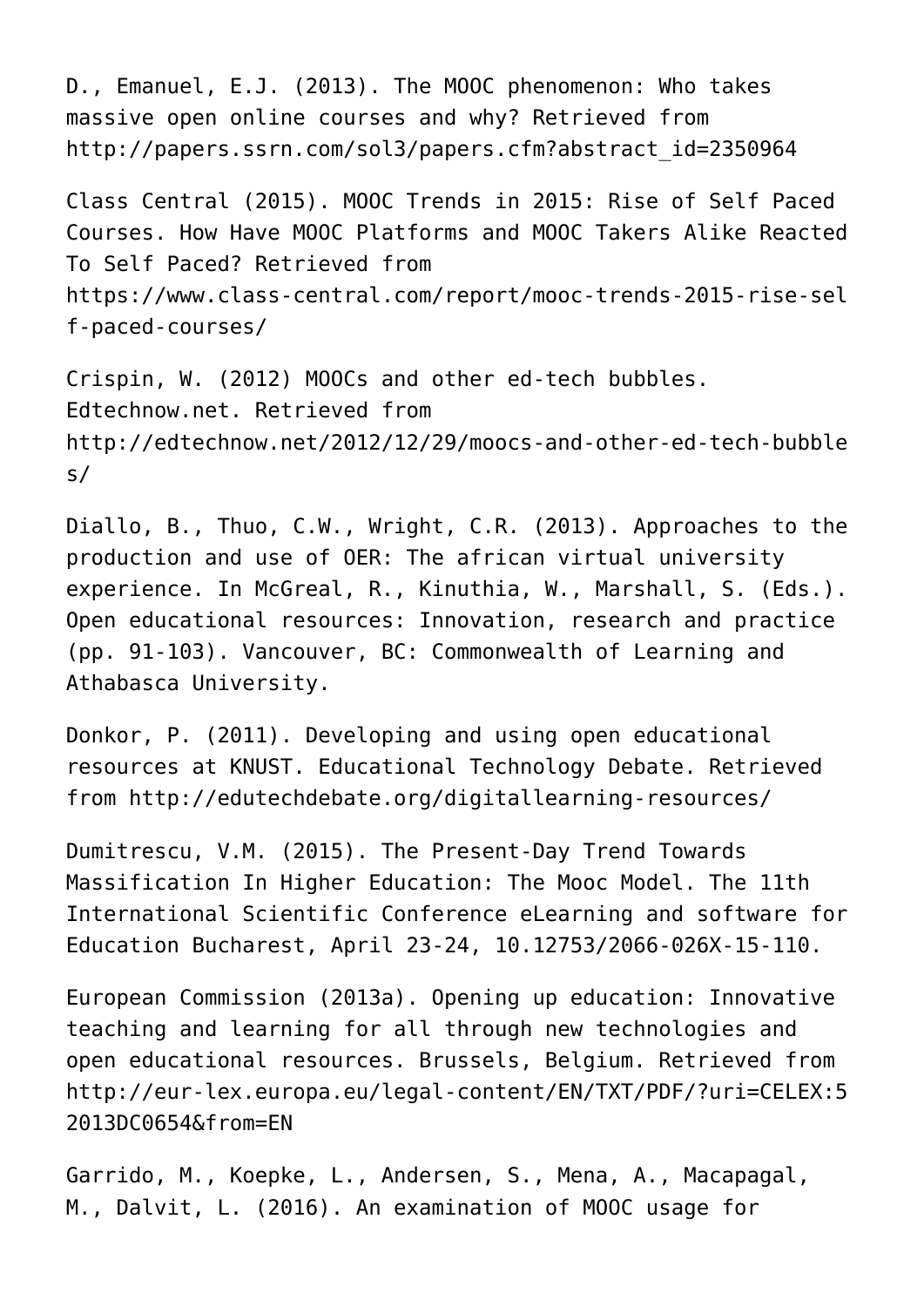professional workforce development outcomes in Colombia, the Philippines, & South Africa. Seattle: Technology & Social Change Group, University of Washington Information School.

Grossman, R. (2013). Are Massive Online Courses in Your Future? Organizational and Employee Development Special Report, SHRM, August 1.

Hardesty, L. (2013). Higher-ed leaders meet to discuss future of online education. MIT News Office. Retrieved from <http://web.mit.edu/newsoffice/2013/edx-summit-0306.html>

Hill, P. (2013, June 4). MOOCs beyond professional development: Coursera´s big announcement in context (Blog post). Retrieved from [http://mfeldstein.com/moocs-beyond-professional-development-co](http://mfeldstein.com/moocs-beyond-professional-development-courses-big-announcement-in-context/) [urses-big-announcement-in-context/](http://mfeldstein.com/moocs-beyond-professional-development-courses-big-announcement-in-context/)

Iqbal, S., Zang, X., Zhu, Y., Chen, Y.Y., Zhao, J. (2014). On the impact of moocs on engineering education, in MOOC, Innovation and Technology in Education (MITE), 2014 IEEE International Conference on. IEEE, pp. 101–104. Retrieved from [https://www.researchgate.net/profile/Sajid\\_Iqbal5/publication/](https://www.researchgate.net/profile/Sajid_Iqbal5/publication/269854019_On_the_Impact_of_MOOCs_on_Engineering_Education/links/5497f13e0cf20f487d319788.pdf) 269854019 On the Impact of MOOCs on Engineering Education/link [s/5497f13e0cf20f487d319788.pdf](https://www.researchgate.net/profile/Sajid_Iqbal5/publication/269854019_On_the_Impact_of_MOOCs_on_Engineering_Education/links/5497f13e0cf20f487d319788.pdf)

ITU (2016). Measuring the Information Society Report 2016. International Telecommunication Union. Place des Nations, Geneva.

Jansen, D., Schuwer, R. (2015). Institutional MOOC strategies in Europe. Status report based on a mapping survey conducted in October – December 2014. EADTU. Retrieved from [http://www.eadtu.eu/documents/Publications/OEenM/Institutional](http://www.eadtu.eu/documents/Publications/OEenM/Institutional_MOOC_strategies_in_Europe.pdf) MOOC strategies in Europe.pdf

Jansen, D., Schuwer, R., Teixeira, A., Aydin, H. (2015). Comparing MOOC adoption strategies in Europe: Results from the HOME project survey. International Review of Research in Open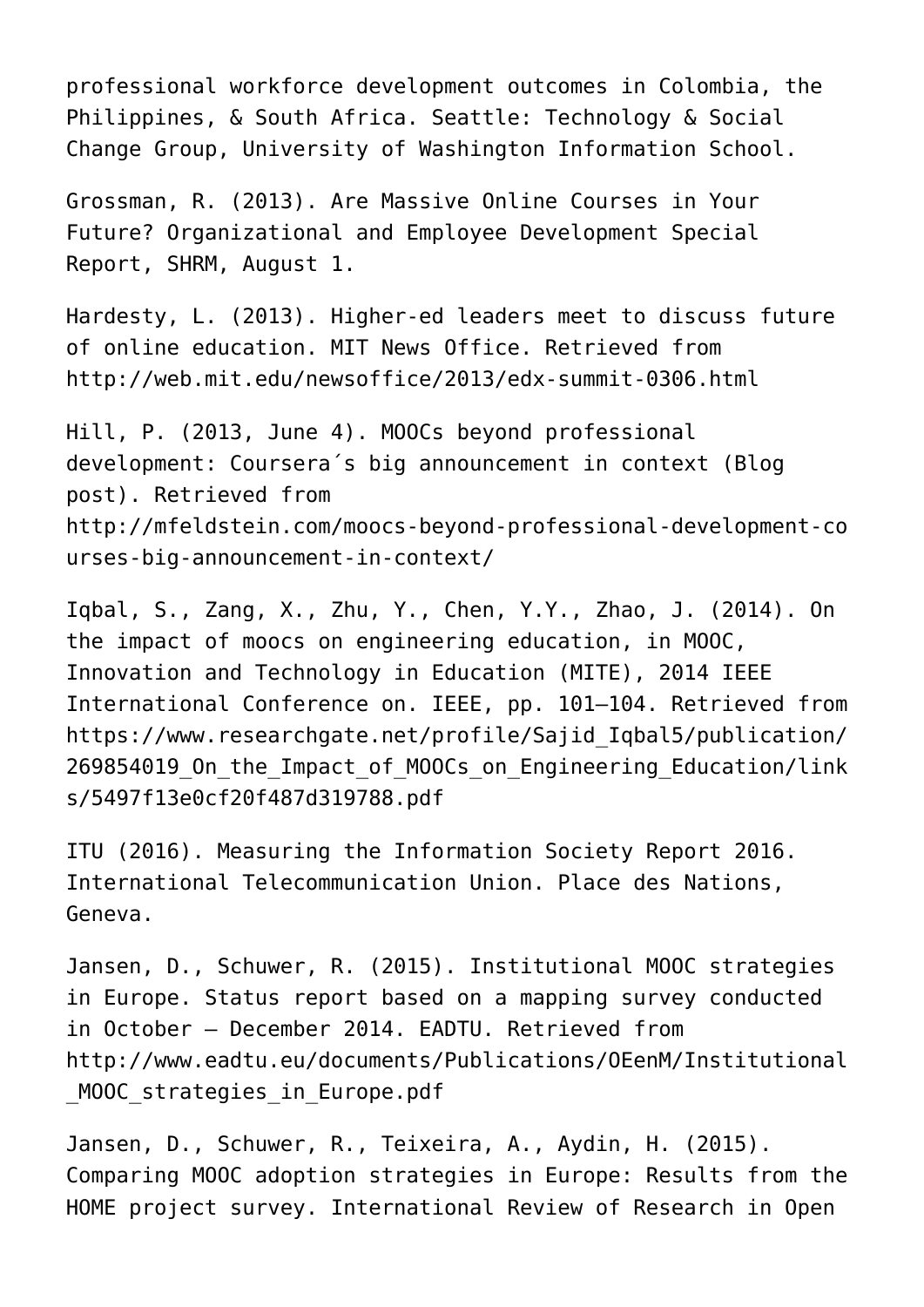and Distributed Learning, 16(6). doi:10.19173/irrodl.v16i6.2154

Jansen, D., Goes-Daniels, M. (2016) Comparing Institutional MOOC strategies. Status report based on a mapping survey conducted in October – December 2015. EADTU – HOME project. Retrieved from [http://eadtu.eu/images/publicaties/Comparing\\_Institutional\\_MOO](http://eadtu.eu/images/publicaties/Comparing_Institutional_MOOC_strategies.pdf) [C\\_strategies.pdf](http://eadtu.eu/images/publicaties/Comparing_Institutional_MOOC_strategies.pdf)

OpenupEd (2015). Definition Massive Open Online Courses (MOOCs). Retrieved from [http://www.openuped.eu/images/docs/Definition\\_Massive\\_Open\\_Onl](http://www.openuped.eu/images/docs/Definition_Massive_Open_Online_Courses.pdf) [ine\\_Courses.pdf](http://www.openuped.eu/images/docs/Definition_Massive_Open_Online_Courses.pdf)

Marshall, C., Rossman, G.B. (1989). Designing qualitative research. Newburry Park, CA: Sage.

Majhanovich, S. (2015). Neo-liberalism takes hold: Educational reform in the brave new faculty of education. Educational Practice and Theory, 37(2): 5–23.

Ministerie van Onderwijs, Cultuur en Wetenschap (2014). De voorzitter van de Tweede Kamer der Staten-Generaal Postbus 20018 2500 EA..DEN HAAG. Retrieved from [https://www.rijksoverheid.nl/documenten/kamerstukken/2014/01/0](https://www.rijksoverheid.nl/documenten/kamerstukken/2014/01/08/kamerbrief-over-digitalisering-van-het-hoger-onderwijs) [8/kamerbrief-over-digitalisering-van-het-hoger-onderwijs](https://www.rijksoverheid.nl/documenten/kamerstukken/2014/01/08/kamerbrief-over-digitalisering-van-het-hoger-onderwijs)

Ministerie van Onderwijs, Cultuur en Wetenschap (2015). Strategische Agenda Hoger Onderwijs en Onderzoek 2015-2025. Retrieved from [https://www.rijksoverheid.nl/documenten/beleidsnota-s/2015/07/](https://www.rijksoverheid.nl/documenten/beleidsnota-s/2015/07/07/de-waarde-n-van-weten-strategische-agenda-hoger-onderwijs-en-onderzoek-2015-2025) [07/de-waarde-n-van-weten-strategische-agenda-hoger-onderwijs](https://www.rijksoverheid.nl/documenten/beleidsnota-s/2015/07/07/de-waarde-n-van-weten-strategische-agenda-hoger-onderwijs-en-onderzoek-2015-2025)[en-onderzoek-2015-2025](https://www.rijksoverheid.nl/documenten/beleidsnota-s/2015/07/07/de-waarde-n-van-weten-strategische-agenda-hoger-onderwijs-en-onderzoek-2015-2025)

Mulder, F., Jansen. D. (2015). MOOCs for opening up education and the OpenupEd initiative. In C. J. Bonk, M. M. Lee, T. C. Reeves, T. H. Reynolds (Eds.), MOOCs and open education around the world. New York, NY: Routledge. Retrieved from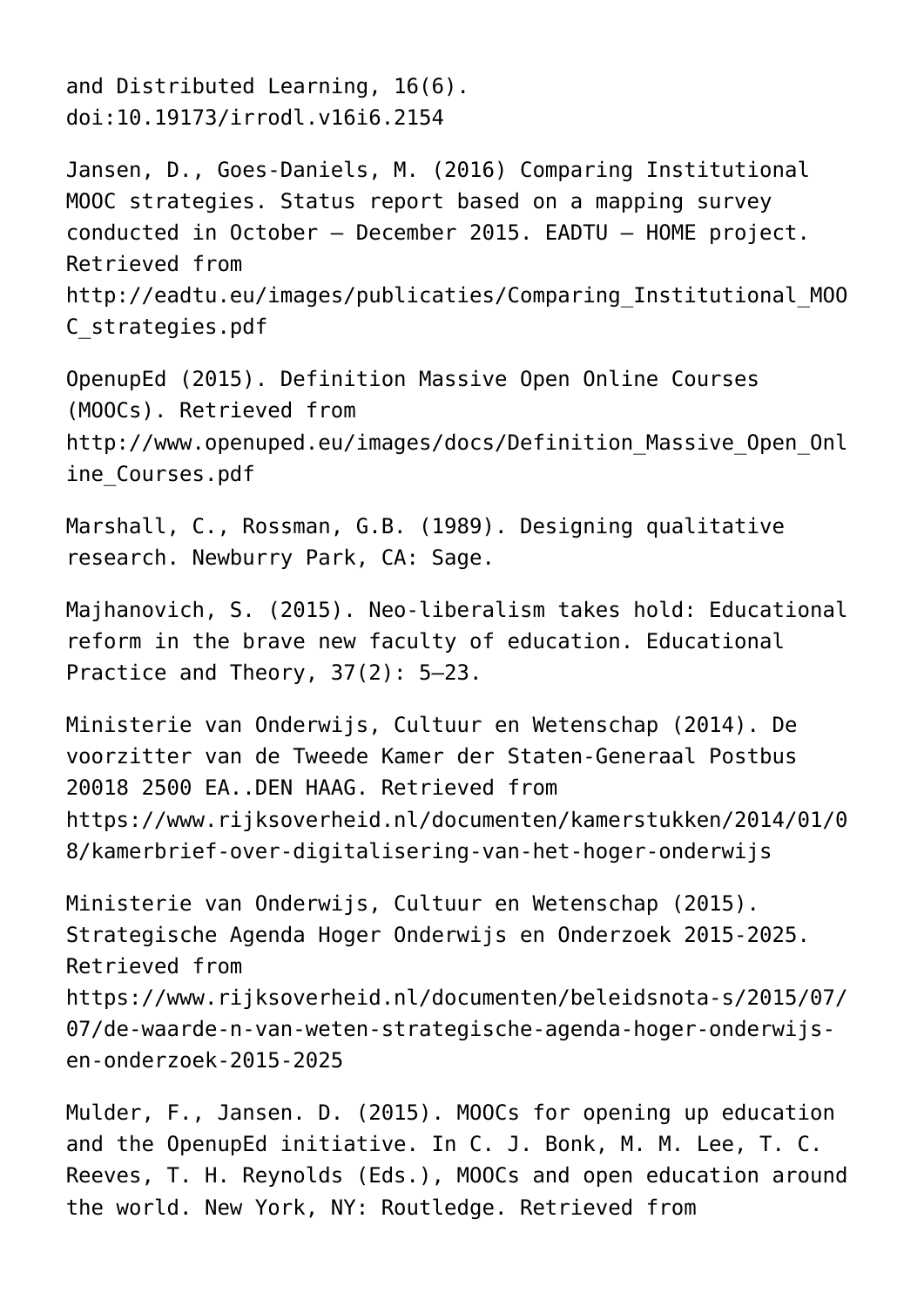[http://www.eadtu.eu/documents/Publications/OEenM/OpenupEd\\_-\\_MO](http://www.eadtu.eu/documents/Publications/OEenM/OpenupEd_-_MOOCs_for_opening_up_education.pdf) OCs for opening up education.pdf

NOU (Official Norwegian Reports) (2014). MOOCS for Norway: New digital learning methods in higher education. Retrieved from https://www.regieringen.no/contentassets/ff86edace9874505a3381 [b5daf6848e6/en-gb/pdfs/nou201420140005000en\\_pdfs.pdf](https://www.regjeringen.no/contentassets/ff86edace9874505a3381b5daf6848e6/en-gb/pdfs/nou201420140005000en_pdfs.pdf)

Nti, K. (2015). Supporting Access to Open Online Courses for Learners of Developing Countries, International Review of Research in Open and Distributed Learning, 16(4): 156-171.

Patru, M., Balaji, V. (2016). Making Sense of MOOCs. A quide for Policy-Makers. United Nations Educational, Scientific and Cultural Organization (UNESCO), Fontenoy, 75352 Paris 07 SP, France. Retrieved from <http://unesdoc.unesco.org/images/0024/002451/245122E.pdf>

Radford, Walton, A., Coningham, B., Horn, L., (2015). MOOCs: Not just for college students – How organizations can use MOOCs for Professional Development." Employment Relations Today 41(4): 1-15.

Rohlíková, L., Rohlík, O., Jansen, D., Goes-Daniels, M. (2016). Comparing Institutional MOOC strategies – 2015 Czech Republic report. EADTU. Retrieved from [http://home.eadtu.eu/news/112-country-reports-on-uptake-of-moo](http://home.eadtu.eu/news/112-country-reports-on-uptake-of-moocs-by-heis) [cs-by-heis](http://home.eadtu.eu/news/112-country-reports-on-uptake-of-moocs-by-heis)

Rutkauskiene, D., Gudoniene, D. Jansen, D., Goes-Daniels, M. (2016). Comparing Institutional MOOC strategies – 2015 Country report Lithuania. EADTU. Retrieved from [http://home.eadtu.eu/news/112-country-reports-on-uptake-of-moo](http://home.eadtu.eu/news/112-country-reports-on-uptake-of-moocs-by-heis) [cs-by-heis](http://home.eadtu.eu/news/112-country-reports-on-uptake-of-moocs-by-heis)

Smutz, W. (2013). MOOCs Are No Education Panacea, but Here's What can Make Them Work. Forbes. Retrieved from [http://www.forbes.com/sites/forbesleadershipforum/2013/04/08/m](http://www.forbes.com/sites/forbesleadershipforum/2013/04/08/moocs-are-no-educationpanacea-but-heres-what-can-make-them-work/?cid=dlvr.it) [oocs-are-no-educationpanacea-but-heres-what-can-make-them-](http://www.forbes.com/sites/forbesleadershipforum/2013/04/08/moocs-are-no-educationpanacea-but-heres-what-can-make-them-work/?cid=dlvr.it)